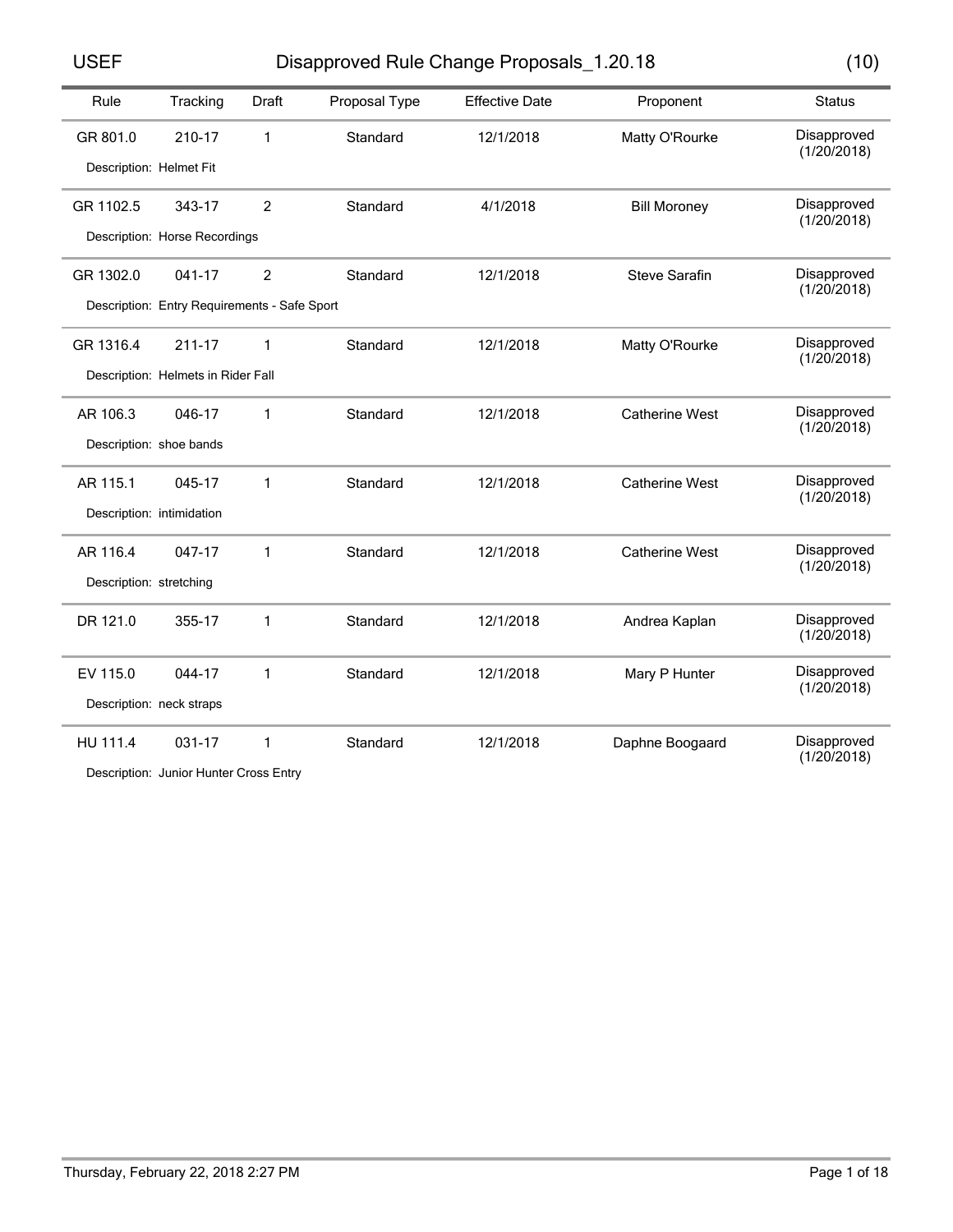# **GR801 Tracking #210-17 Draft #1 Disapproved**

| <b>Rule Change Type</b>                               | <b>Effective Date</b> | <b>Draft Received</b> | <b>Board Action</b>   |  |
|-------------------------------------------------------|-----------------------|-----------------------|-----------------------|--|
| Standard                                              | 12/1/2018             | 8/31/2017             | Disapproved 1/20/2018 |  |
|                                                       |                       |                       |                       |  |
|                                                       |                       |                       |                       |  |
| Proposed Change                                       |                       |                       |                       |  |
| <b>GR801 Dress [CHAPTER 8-A ATTIRE AND EQUIPMENT]</b> |                       |                       |                       |  |

2. It is compulsory for all persons at Federation licensed hunter, jumper or hunter/jumper competitions when mounted anywhere on the competition grounds, to wear properly fastened protective headgear which meets or exceeds ASTM (American Society for Testing and Materials)/SEI (Safety Equipment Institute) standards for equestrian use and carries the SEI tag. It must be properly fitted with harness secured and tight enough so it cannot be pulled over the chin *or allowing the helmet to come off without unfastening the harness*. Exception: In Hunter or Jumper classes, adults may be allowed to remove their headgear while accepting prizes and during the playing of the National Anthem only; they must refasten their headgear prior to the lap of honor. It is compulsory for riders in Paso Fino classes, both open and breed restricted including Hunter Hack, where jumping is required and when jumping anywhere on the competition grounds to wear properly fastened protective headgear which meets or exceeds ASTM (American Society for Testing and Materials)/SEI (Safety Equipment Institute) standards for equestrian use and carries the SEI tag. It must be properly fitted with harness secured *and tight enough so it* cannot be pulled over the chin or allowing the helmet to come off without unfastening the harness. A Show Committee must bar riders without *properly fitted* protective headgear *or hair not conforming to the rules* from entering the ring for classes in which protective headgear is required and may bar any entry or person from entering the ring if not suitably presented to appear before an audience.

3. Except as may otherwise be mandated by local law, all sub-junior exhibitors in the Paso Fino division, while riding or driving or while in the driving cart anywhere on the competition grounds, must wear properly fitting protective headgear which meets or exceeds ASTM (American Society for Testing and Materials)/SEI (Safety Equipment Institute) standards for equestrian use and carries the SEI tag. Harness must be secured and properly fitted *and tight* enough so it cannot be pulled over the chin or allowing the helmet to come off without unfastening the harness. Any rider violating this rule at any time must immediately be prohibited from further riding until such headgear is properly in place. For all exhibitors competing in the hunter, jumper, or hunter seat equitation section, if a rider's chin strap becomes unfastened, the rider may stop, re-fasten the chin strap and continue his/her round without penalty or elimination. A judge may, but is not required to stop a rider and ask them to refasten a chin strap which has become unfastened, again without penalty to the rider. Members of the Armed Services or the Police may wear the Service Dress Uniform.

8. The Federation makes no representation or warranty, express or implied, about any protective headgear, and cautions riders that death or serious injury may result despite wearing such headgear as all equestrian sports involve inherent dangerous risk and as no helmet can protect against all foreseeable injuries *but a properly fitted and current helmet is required.* 

*9. Helmets may not be more than 4 years old, verified by the manufacturer date in the helmet.*

Proponent Details Contact Information

Matty O'Rourke Matty O'Rourke Matty O'Rourke

p.1@mac.com

## Rule Change Intent

Wearing hair up and in a helmet limits the effectiveness of the helmet and can lead to greater injury than a helmet properly fitted.

In no other sport or profession where a helmet is worn, do people wear their hair up in their helmet. Not in any form of motor racing, bicycle racing, snow sports, ice hockey, football, lacrosse, extreme sports, amateur boxing, fighter pilots, Armed Forces, Police or Fire Fighters. Hair is worn in a bun below the helmet as in Dressage, the Armed Forces and Police. In sports where there is danger of fire, hair is worn loose or in a ponytail under the balaclava and under the uniform.

This can be a mandate that is phased in, similar to when harnesses became required on helmets. All juniors must comply, amateurs and professionals by a certain date to be determined.

Though there is backlash against jumper riders with loose, unkempt hair, there can be a middle ground with the traditional hunters and equitation choosing a bun or a neatly braided pony tail with no adornments other than a suitable hairnet as seen in dressage.

Helmets are routinely worn with chin straps too loose which defeat the purpose of wearing the helmet. Judges, stewards and all officials should be empowered to check the strap and require the rider to make an adjustment.

The Federal Government also requires that in states that require helmets for Motorcyclists to be no more than 5 years old, verified by the DOT sticker on the helmet. Helmets can appear fine on the outside but sweat, hair products, extreme temperatures, all serve to continually compromise a helmet over time and is not considered effective after 5 years of normal wear. In a sport where some riders and trainers can wear a helmet for 12 hours a day, that amount of wear is well beyond "normal." Instituting a helmet date check is similar to checking the length of a dressage whip, horse boots, blood rule or jog for soundness. A helmet check for fit and/or date of manufacture can be done concurrently with a jog for soundness, model class, boot check, etc. In motor racing a car finishing on the podium gets a quick check to make sure the car was legal; top three competitors can be required to show their helmet or get eliminated from class and points and money lost if the helmet or hair is non compliant.

Linked Rules Comments

**Web:** Helmet Fit

Committee Actions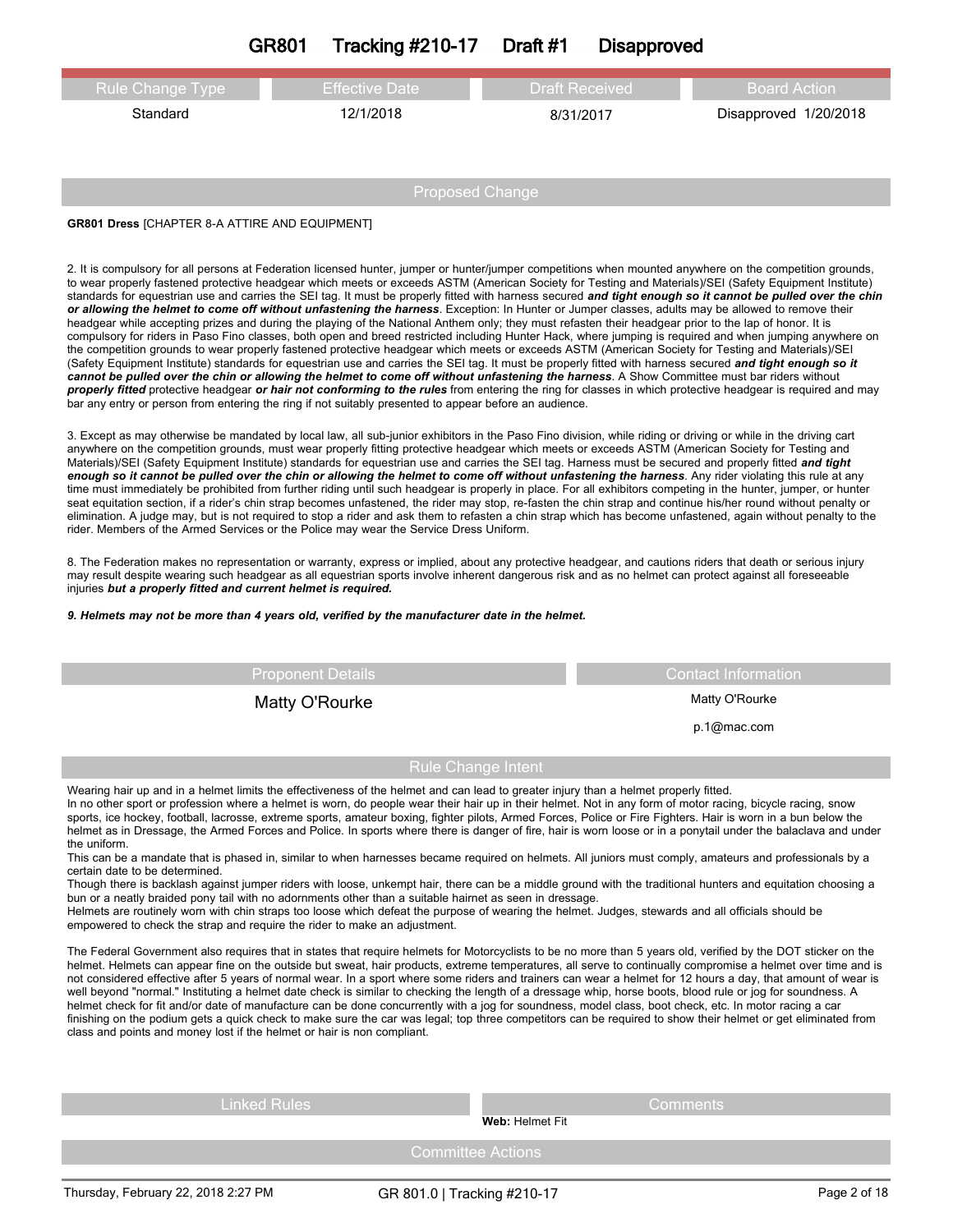|                                            | Andalusian/Lusitano                                                                                                                                                                                                                                                                                                                                           |
|--------------------------------------------|---------------------------------------------------------------------------------------------------------------------------------------------------------------------------------------------------------------------------------------------------------------------------------------------------------------------------------------------------------------|
| Draft 1: Recommends Disapproval 11/02/2017 | Draft 1: Helmets last longer than four years when taken care of properly and have not been<br>damaged. It would be difficult for competition stewards to check each exhibitor helmet especially<br>at larger licensed competitions.                                                                                                                           |
|                                            | Arabian                                                                                                                                                                                                                                                                                                                                                       |
| Draft 1: Recommends Disapproval 11/15/2017 | Draft 1: This rule change would be difficult to enforce. Who would enforce the rule at the<br>competition? What if the tag is no longer in the helmet?                                                                                                                                                                                                        |
|                                            | Breeds/Disciplines                                                                                                                                                                                                                                                                                                                                            |
| <b>Draft 1: No Action</b>                  | <b>Draft 1: No Comments</b>                                                                                                                                                                                                                                                                                                                                   |
|                                            | Dressage                                                                                                                                                                                                                                                                                                                                                      |
| Draft 1: Recommends Disapproval 12/04/2017 | Draft 1: Would be difficult to enforce. Many helmets can be used over four years per<br>manufacturer based on amount of uses, etc.                                                                                                                                                                                                                            |
|                                            | Driving                                                                                                                                                                                                                                                                                                                                                       |
| Draft 1: Recommends Disapproval 12/20/2017 | Draft 1: Strongly oppose these changes for many reasons: cannot be enforced, puts potential<br>legal obligation on Officials & the Federation, not clear to "who" is responsible in these<br>situations, should be left for the Organizer's to handle (not the Federation), cannot clearly define<br>'properly fitted' in a general sense across disciplines. |
|                                            | Endurance                                                                                                                                                                                                                                                                                                                                                     |
| Draft 1: No Action                         | <b>Draft 1: No Comments</b>                                                                                                                                                                                                                                                                                                                                   |
|                                            | Eventing                                                                                                                                                                                                                                                                                                                                                      |
| Draft 1: Recommends Disapproval 11/07/2017 | Draft 1: The Eventing Sport Commtitee does not recommend approval as there are concerns<br>about the administration of the rule.                                                                                                                                                                                                                              |
|                                            | Hackney                                                                                                                                                                                                                                                                                                                                                       |
| Draft 1: Recommends Disapproval 11/20/2017 | Draft 1: This would be too difficult to monitor and enforce                                                                                                                                                                                                                                                                                                   |
|                                            | Licensed Officials                                                                                                                                                                                                                                                                                                                                            |
| Draft 1: Recommends Disapproval 11/27/2017 | Draft 1: This rule is unenforceable by competition management and would be extremely difficult<br>to monitor.                                                                                                                                                                                                                                                 |
|                                            | Morgan                                                                                                                                                                                                                                                                                                                                                        |
| Draft 1: Recommends Disapproval 11/21/2017 | Draft 1: This rule change would be difficult to enforce. There is not enough time for Stewards/TDs<br>to check each helmet and the manufacturer date is not indicative of the helmets condition                                                                                                                                                               |
|                                            | <b>National Hunter Committee</b>                                                                                                                                                                                                                                                                                                                              |
| Draft 1: Recommends Disapproval 11/06/2017 | Draft 1: This rule is unenforceable.                                                                                                                                                                                                                                                                                                                          |
|                                            | <b>National Show Horse</b>                                                                                                                                                                                                                                                                                                                                    |
| Draft 1: Recommends Disapproval 11/13/2017 | Draft 1: This rule would be difficult to enforce and too many factors come into play regarding<br>proper fit and age of helmets.                                                                                                                                                                                                                              |
|                                            | Paso Fino                                                                                                                                                                                                                                                                                                                                                     |
| Draft 1: Recommends Disapproval 10/30/2017 | Draft 1: It would be difficult to verify helmet age and would burden competition management to<br>entorce this rule.                                                                                                                                                                                                                                          |
|                                            | Roadster                                                                                                                                                                                                                                                                                                                                                      |
| Draft 1: Recommends Disapproval 11/21/2017 | Draft 1: Too difficult to monitor and enforce.                                                                                                                                                                                                                                                                                                                |
|                                            | Saddle Seat Eq                                                                                                                                                                                                                                                                                                                                                |
| Draft 1: Recommends Disapproval 11/20/2017 | Draft 1: Helmets can be used longer that the noted 4 years and who will monitor if the helmet fits<br>properly. This rule would be too difficult to enforce.                                                                                                                                                                                                  |
|                                            | American Saddlebred                                                                                                                                                                                                                                                                                                                                           |
| Draft 1: Recommends Disapproval 11/27/2017 | Draft 1: Difficult to enforce                                                                                                                                                                                                                                                                                                                                 |
|                                            | Shetland                                                                                                                                                                                                                                                                                                                                                      |
| Draft 1: Recommends Disapproval 11/01/2017 | Draft 1: This rule change would be difficult to enforce and verify helmet age. At competitions,<br>who will check each helmet? This could cause hardship to competition management especially at<br>competitions with a high number of exhibitors.                                                                                                            |
|                                            | Vaulting                                                                                                                                                                                                                                                                                                                                                      |
| <b>Draft 1: No Action</b>                  | <b>Draft 1: No Comments</b>                                                                                                                                                                                                                                                                                                                                   |
|                                            | Connemara                                                                                                                                                                                                                                                                                                                                                     |
| Draft 1: Recommends Disapproval 10/25/2017 | Draft 1: There are currently no rules about hair being in a helmet as referred to in this proposal.<br>While this may be a well meant idea, it is not really enforceable.                                                                                                                                                                                     |
|                                            | <b>Western Committee</b>                                                                                                                                                                                                                                                                                                                                      |
| <b>Draft 1: No Action 11/21/2017</b>       | <b>Draft 1: No Comments</b>                                                                                                                                                                                                                                                                                                                                   |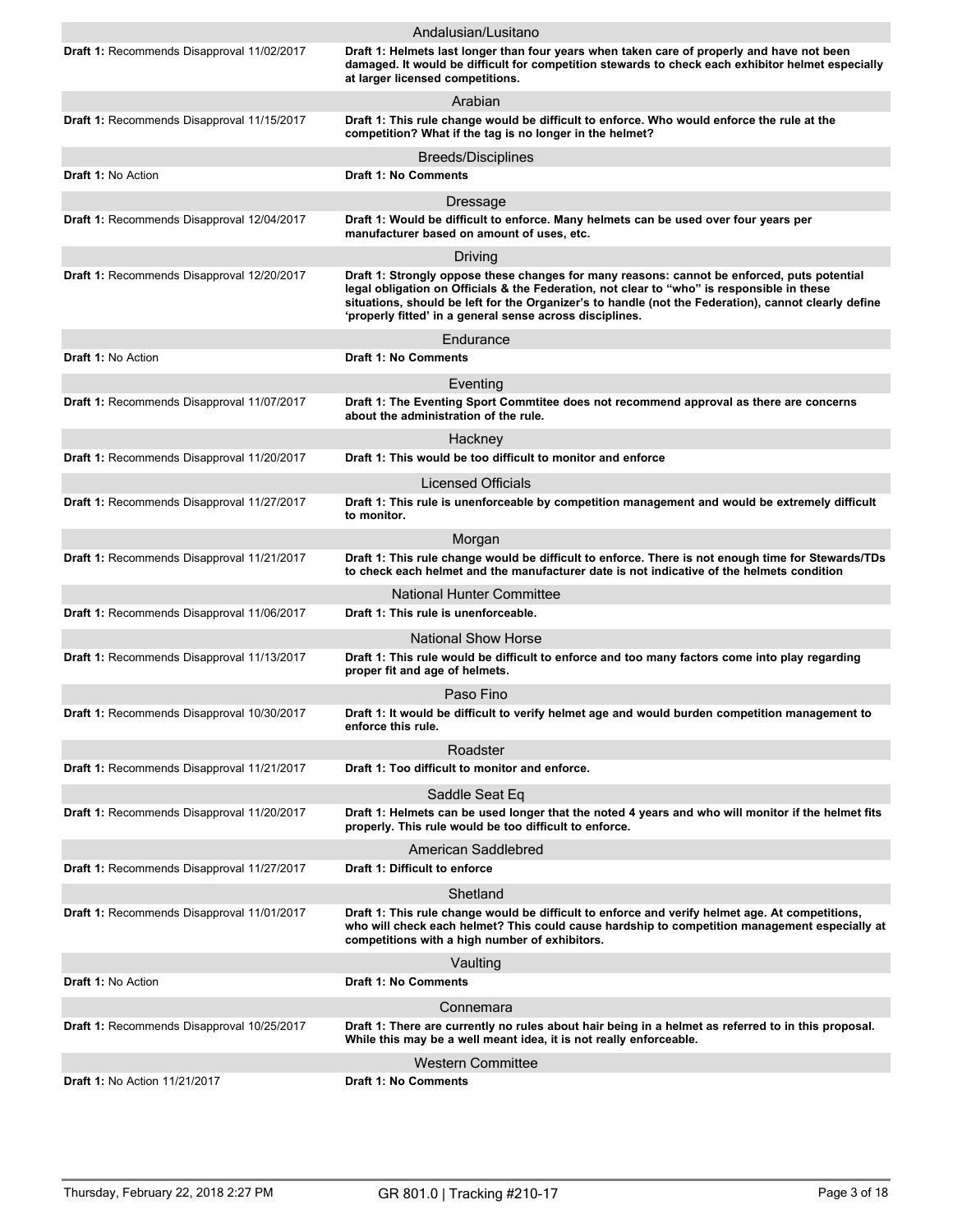|                                                   | Safety                                                                                                                                                                                                                                                                                                                                                                                                                                                                                                             |
|---------------------------------------------------|--------------------------------------------------------------------------------------------------------------------------------------------------------------------------------------------------------------------------------------------------------------------------------------------------------------------------------------------------------------------------------------------------------------------------------------------------------------------------------------------------------------------|
| <b>Draft 1: Recommends Disapproval 11/21/2017</b> | Draft 1: While the committee is in support of a rule enforcing the proper fit of helmets, it cannot<br>approve this rule as written with the restriction of helmets over 4 years old and mandate on<br>wearing hair outside of the helmet. There is research that has found helmets are effective for<br>years with proper care. Additionally, there is ongoing debate and research regarding the best way<br>to wear hair with a helmet.                                                                          |
|                                                   | Reining                                                                                                                                                                                                                                                                                                                                                                                                                                                                                                            |
| <b>Draft 1: No Action</b>                         | <b>Draft 1: No Comments</b>                                                                                                                                                                                                                                                                                                                                                                                                                                                                                        |
|                                                   | Friesian                                                                                                                                                                                                                                                                                                                                                                                                                                                                                                           |
| Draft 1: Recommends Disapproval 11/14/2017        | Draft 1: It should be up to parents, trainers and individuals to ensure helmets are up to standard.<br>Too much work for competition management and stewards.                                                                                                                                                                                                                                                                                                                                                      |
|                                                   | Jumper                                                                                                                                                                                                                                                                                                                                                                                                                                                                                                             |
| Draft 1: Recommends Disapproval 11/28/2017        | Draft 1: JSC feels we should focus on better education regarding concussions and helmet safety.                                                                                                                                                                                                                                                                                                                                                                                                                    |
|                                                   | <b>USHJA</b>                                                                                                                                                                                                                                                                                                                                                                                                                                                                                                       |
| Draft 1: Recommends Disapproval 12/14/2017        | Draft 1: Proper helmet fit is already addressed within the current rule and the responsibility for<br>ensuring proper fit rests with the individual, not the Federation.                                                                                                                                                                                                                                                                                                                                           |
|                                                   | Carriage Pleasure Driving                                                                                                                                                                                                                                                                                                                                                                                                                                                                                          |
| Draft 1: Recommends Disapproval 11/09/2017        | Draft 1: Committee feels this rule change is unenforceable.                                                                                                                                                                                                                                                                                                                                                                                                                                                        |
|                                                   | Steward-Technical Delegate Committee                                                                                                                                                                                                                                                                                                                                                                                                                                                                               |
| Draft 1: Recommends Disapproval 11/29/2017        | Draft 1: This rule is unenforceable by competition management and would be extremely difficult<br>to monitor.                                                                                                                                                                                                                                                                                                                                                                                                      |
|                                                   | <b>English Pleasure</b>                                                                                                                                                                                                                                                                                                                                                                                                                                                                                            |
| <b>Draft 1: No Action</b>                         | <b>Draft 1: No Comments</b>                                                                                                                                                                                                                                                                                                                                                                                                                                                                                        |
|                                                   | Welsh                                                                                                                                                                                                                                                                                                                                                                                                                                                                                                              |
| Draft 1: Recommends Disapproval 10/25/2017        | Draft 1: This rule is a great concept, but we feel it will be rather difficult to enforce. Who will<br>enforce this rule at each competition - i.e. check each individual helmet & fit? This will potentially<br>cause a hardship on those who may not ride often to have to purchase a helmet every four years,<br>as well as the fact that the helmet may already be a year old when it is shipped to a store. The<br>manufacture date does not indicate the intensity of how a helmet has or has not been used. |
|                                                   | Western Dressage                                                                                                                                                                                                                                                                                                                                                                                                                                                                                                   |
| Draft 1: Recommends Disapproval 11/07/2017        | Draft 1: The committee is okay with the language regarding the chinstrap but feels verifying the<br>helmets age would be difficult to enforce. Who will check the fit and verify the age of the helmet?                                                                                                                                                                                                                                                                                                            |
|                                                   | Council - Admin & Finance                                                                                                                                                                                                                                                                                                                                                                                                                                                                                          |
| Draft 1: Recommends Disapproval 01/08/2018        | Draft 1: Goes against current standards for replacing helmets. Would be difficult to enforce.                                                                                                                                                                                                                                                                                                                                                                                                                      |
|                                                   | Council - Natl Breed & Discipline                                                                                                                                                                                                                                                                                                                                                                                                                                                                                  |
| Draft 1: Recommends Disapproval 01/04/2018        | <b>Draft 1: No Comments</b>                                                                                                                                                                                                                                                                                                                                                                                                                                                                                        |
|                                                   | Council - Intl Discipline                                                                                                                                                                                                                                                                                                                                                                                                                                                                                          |
| Draft 1: Recommends Disapproval 12/21/2017        | Draft 1: Too difficult to enforce. It is not the purpose of the USEF to dictate and police the correct<br>fit of helmets.                                                                                                                                                                                                                                                                                                                                                                                          |
|                                                   | Governance                                                                                                                                                                                                                                                                                                                                                                                                                                                                                                         |
| Draft 1: No Action                                | <b>Draft 1: No Comments</b>                                                                                                                                                                                                                                                                                                                                                                                                                                                                                        |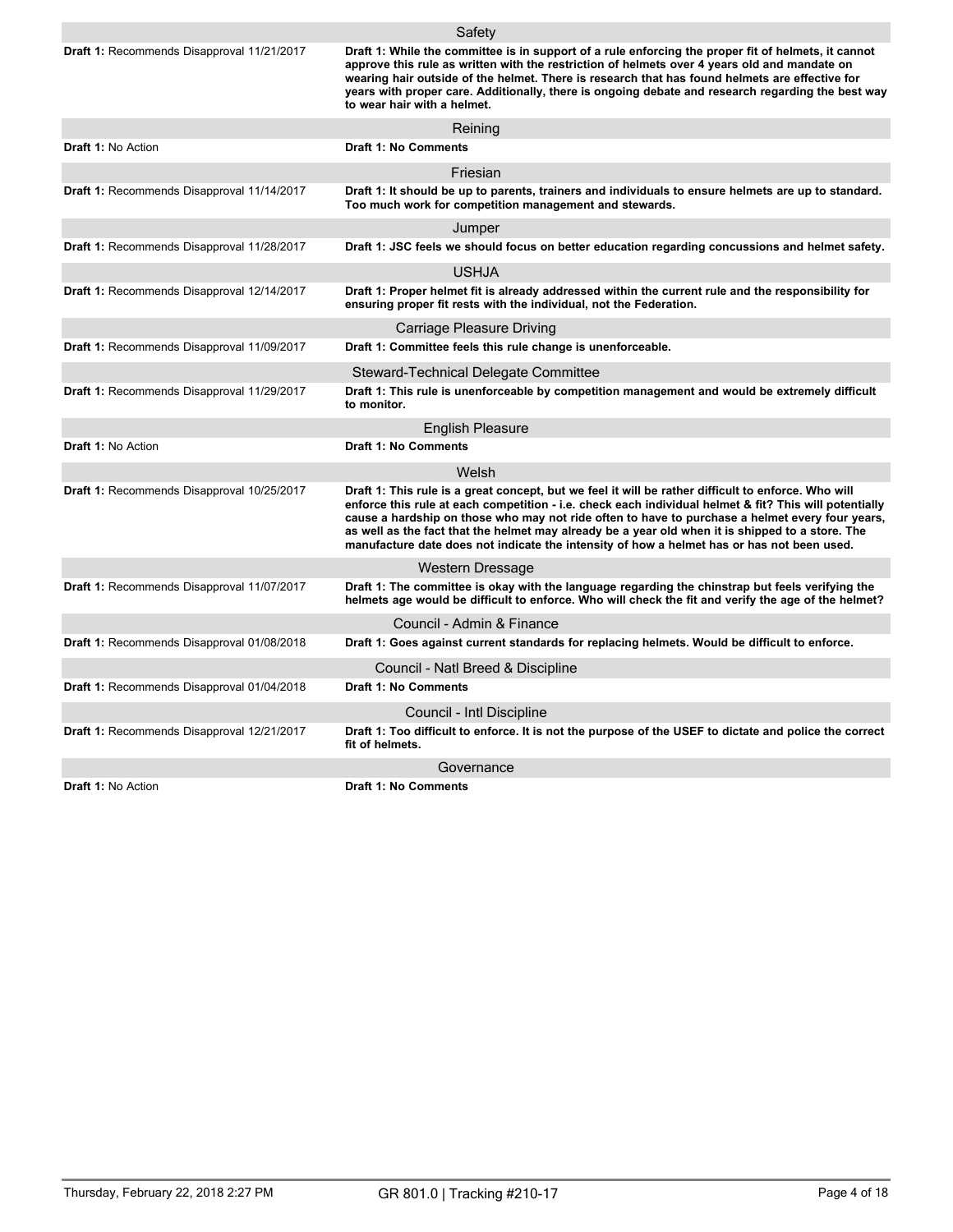|  | GR1102.5 | <b>Tracking #343-17</b> | Draft #2 | <b>Disapproved</b> |
|--|----------|-------------------------|----------|--------------------|
|--|----------|-------------------------|----------|--------------------|

| <b>Rule Change Type</b>                                                                                                                                                                                                                                                                                                                                                                                                                                                                                                                                                                                                                          | <b>Effective Date</b>                                                                 | <b>Draft Received</b>                                                                                                                                                                                                                                                                                                                                                                          | <b>Board Action</b>   |  |
|--------------------------------------------------------------------------------------------------------------------------------------------------------------------------------------------------------------------------------------------------------------------------------------------------------------------------------------------------------------------------------------------------------------------------------------------------------------------------------------------------------------------------------------------------------------------------------------------------------------------------------------------------|---------------------------------------------------------------------------------------|------------------------------------------------------------------------------------------------------------------------------------------------------------------------------------------------------------------------------------------------------------------------------------------------------------------------------------------------------------------------------------------------|-----------------------|--|
| Standard                                                                                                                                                                                                                                                                                                                                                                                                                                                                                                                                                                                                                                         | 4/1/2018                                                                              |                                                                                                                                                                                                                                                                                                                                                                                                |                       |  |
|                                                                                                                                                                                                                                                                                                                                                                                                                                                                                                                                                                                                                                                  |                                                                                       | 12/1/2017                                                                                                                                                                                                                                                                                                                                                                                      | Disapproved 1/20/2018 |  |
|                                                                                                                                                                                                                                                                                                                                                                                                                                                                                                                                                                                                                                                  |                                                                                       |                                                                                                                                                                                                                                                                                                                                                                                                |                       |  |
|                                                                                                                                                                                                                                                                                                                                                                                                                                                                                                                                                                                                                                                  |                                                                                       |                                                                                                                                                                                                                                                                                                                                                                                                |                       |  |
|                                                                                                                                                                                                                                                                                                                                                                                                                                                                                                                                                                                                                                                  |                                                                                       | <b>Proposed Change</b>                                                                                                                                                                                                                                                                                                                                                                         |                       |  |
|                                                                                                                                                                                                                                                                                                                                                                                                                                                                                                                                                                                                                                                  | GR1102 Horse Recordings [CHAPTER Subchapter 11-A Horse Identification and Recordings] |                                                                                                                                                                                                                                                                                                                                                                                                |                       |  |
|                                                                                                                                                                                                                                                                                                                                                                                                                                                                                                                                                                                                                                                  |                                                                                       |                                                                                                                                                                                                                                                                                                                                                                                                |                       |  |
|                                                                                                                                                                                                                                                                                                                                                                                                                                                                                                                                                                                                                                                  |                                                                                       |                                                                                                                                                                                                                                                                                                                                                                                                |                       |  |
| 5. Horse recording applications are available from the Federation office or online at www.usef.org. A recording may alse be activated on an annual or lifetime<br>basis, using each horse's Unique Horse ID number. The recording fee is discounted for the life of a horse if applied for from birth to December 31st of year<br>foaled. Exception: Horses must be recorded for life annual or life recorded to be eligible to receive FEI or National Passports. To qualify for the age<br>discount, registration papers and/or other proof of age must be provided. The fees can be found on the horse recording application at www.usef.org. |                                                                                       |                                                                                                                                                                                                                                                                                                                                                                                                |                       |  |
|                                                                                                                                                                                                                                                                                                                                                                                                                                                                                                                                                                                                                                                  |                                                                                       |                                                                                                                                                                                                                                                                                                                                                                                                |                       |  |
| <b>Proponent Details</b><br><b>Contact Information</b>                                                                                                                                                                                                                                                                                                                                                                                                                                                                                                                                                                                           |                                                                                       |                                                                                                                                                                                                                                                                                                                                                                                                | <b>Bill Moroney</b>   |  |
|                                                                                                                                                                                                                                                                                                                                                                                                                                                                                                                                                                                                                                                  | <b>Bill Moroney</b>                                                                   |                                                                                                                                                                                                                                                                                                                                                                                                |                       |  |
|                                                                                                                                                                                                                                                                                                                                                                                                                                                                                                                                                                                                                                                  |                                                                                       |                                                                                                                                                                                                                                                                                                                                                                                                | bmoroney@usef.org     |  |
|                                                                                                                                                                                                                                                                                                                                                                                                                                                                                                                                                                                                                                                  |                                                                                       | <b>Rule Change Intent</b>                                                                                                                                                                                                                                                                                                                                                                      |                       |  |
|                                                                                                                                                                                                                                                                                                                                                                                                                                                                                                                                                                                                                                                  |                                                                                       |                                                                                                                                                                                                                                                                                                                                                                                                |                       |  |
| To change the recording requirement for eligibility to receive an FEI or National passport to allow for either life or annual recording.                                                                                                                                                                                                                                                                                                                                                                                                                                                                                                         |                                                                                       |                                                                                                                                                                                                                                                                                                                                                                                                |                       |  |
| <b>Linked Rules</b>                                                                                                                                                                                                                                                                                                                                                                                                                                                                                                                                                                                                                              |                                                                                       |                                                                                                                                                                                                                                                                                                                                                                                                | Comments              |  |
|                                                                                                                                                                                                                                                                                                                                                                                                                                                                                                                                                                                                                                                  |                                                                                       | Web: Horse Recordings                                                                                                                                                                                                                                                                                                                                                                          |                       |  |
| <b>Committee Actions</b>                                                                                                                                                                                                                                                                                                                                                                                                                                                                                                                                                                                                                         |                                                                                       |                                                                                                                                                                                                                                                                                                                                                                                                |                       |  |
|                                                                                                                                                                                                                                                                                                                                                                                                                                                                                                                                                                                                                                                  |                                                                                       | Arabian                                                                                                                                                                                                                                                                                                                                                                                        |                       |  |
| Draft 1: Recommends Approval 11/15/2017                                                                                                                                                                                                                                                                                                                                                                                                                                                                                                                                                                                                          | <b>Draft 1: No Comments</b>                                                           |                                                                                                                                                                                                                                                                                                                                                                                                |                       |  |
|                                                                                                                                                                                                                                                                                                                                                                                                                                                                                                                                                                                                                                                  |                                                                                       | <b>Breeds/Disciplines</b>                                                                                                                                                                                                                                                                                                                                                                      |                       |  |
| Draft 1: No Action                                                                                                                                                                                                                                                                                                                                                                                                                                                                                                                                                                                                                               | Draft 1: No Comments                                                                  |                                                                                                                                                                                                                                                                                                                                                                                                |                       |  |
|                                                                                                                                                                                                                                                                                                                                                                                                                                                                                                                                                                                                                                                  |                                                                                       | Dressage                                                                                                                                                                                                                                                                                                                                                                                       |                       |  |
| <b>Draft 1:</b> No Action<br>Draft 2: Recommends Disapproval 12/04/2017                                                                                                                                                                                                                                                                                                                                                                                                                                                                                                                                                                          | <b>Draft 1: No Comments</b>                                                           | Draft 2: It will cause confusion to have a horse with a valid horse passport but not a valid horse<br>recording. Would also recommend expanding discounts past the birth to Dec 31st parameter.                                                                                                                                                                                                |                       |  |
|                                                                                                                                                                                                                                                                                                                                                                                                                                                                                                                                                                                                                                                  |                                                                                       | Driving                                                                                                                                                                                                                                                                                                                                                                                        |                       |  |
| <b>Draft 1: No Action</b><br>Draft 2: Recommends Approval 12/20/2017                                                                                                                                                                                                                                                                                                                                                                                                                                                                                                                                                                             | <b>Draft 1: No Comments</b>                                                           | Draft 2: DSC supports this change. It is common in driving to temporarily lease/borrow horses<br>from foreign owners (that already have a passport through their NF) for a World Championship or<br>WEG on the US team. Allowing for annual recordings rather than requiring life recordings is a<br>better option in these temporary cases, especially when multiple horses are involved.     |                       |  |
|                                                                                                                                                                                                                                                                                                                                                                                                                                                                                                                                                                                                                                                  |                                                                                       | Endurance                                                                                                                                                                                                                                                                                                                                                                                      |                       |  |
| <b>Draft 1: No Action</b><br>Draft 2: No Action                                                                                                                                                                                                                                                                                                                                                                                                                                                                                                                                                                                                  | <b>Draft 1: No Comments</b><br><b>Draft 2: No Comments</b>                            |                                                                                                                                                                                                                                                                                                                                                                                                |                       |  |
|                                                                                                                                                                                                                                                                                                                                                                                                                                                                                                                                                                                                                                                  |                                                                                       | Eventing                                                                                                                                                                                                                                                                                                                                                                                       |                       |  |
| Draft 1: Recommends Disapproval 11/07/2017<br>Draft 2: Recommends Disapproval 12/09/2017                                                                                                                                                                                                                                                                                                                                                                                                                                                                                                                                                         |                                                                                       | Draft 1: The Eventing Sport Committee recommends disapproval with the reasoning that it is<br>unfavorable to have to have a horse which has a valid passport but not a valid horse recording.<br>Draft 2: The Eventing Sport Committee recommends disapproval with the reasoning that it is<br>unfavorable to have to have a horse which has a valid passport but not a valid horse recording. |                       |  |
|                                                                                                                                                                                                                                                                                                                                                                                                                                                                                                                                                                                                                                                  |                                                                                       | Hackney                                                                                                                                                                                                                                                                                                                                                                                        |                       |  |
| <b>Draft 1: No Action 11/20/2017</b>                                                                                                                                                                                                                                                                                                                                                                                                                                                                                                                                                                                                             | Draft 1: No Comments                                                                  |                                                                                                                                                                                                                                                                                                                                                                                                |                       |  |
|                                                                                                                                                                                                                                                                                                                                                                                                                                                                                                                                                                                                                                                  |                                                                                       | Roadster                                                                                                                                                                                                                                                                                                                                                                                       |                       |  |
| <b>Draft 1: No Action 11/21/2017</b>                                                                                                                                                                                                                                                                                                                                                                                                                                                                                                                                                                                                             | <b>Draft 1: No Comments</b>                                                           |                                                                                                                                                                                                                                                                                                                                                                                                |                       |  |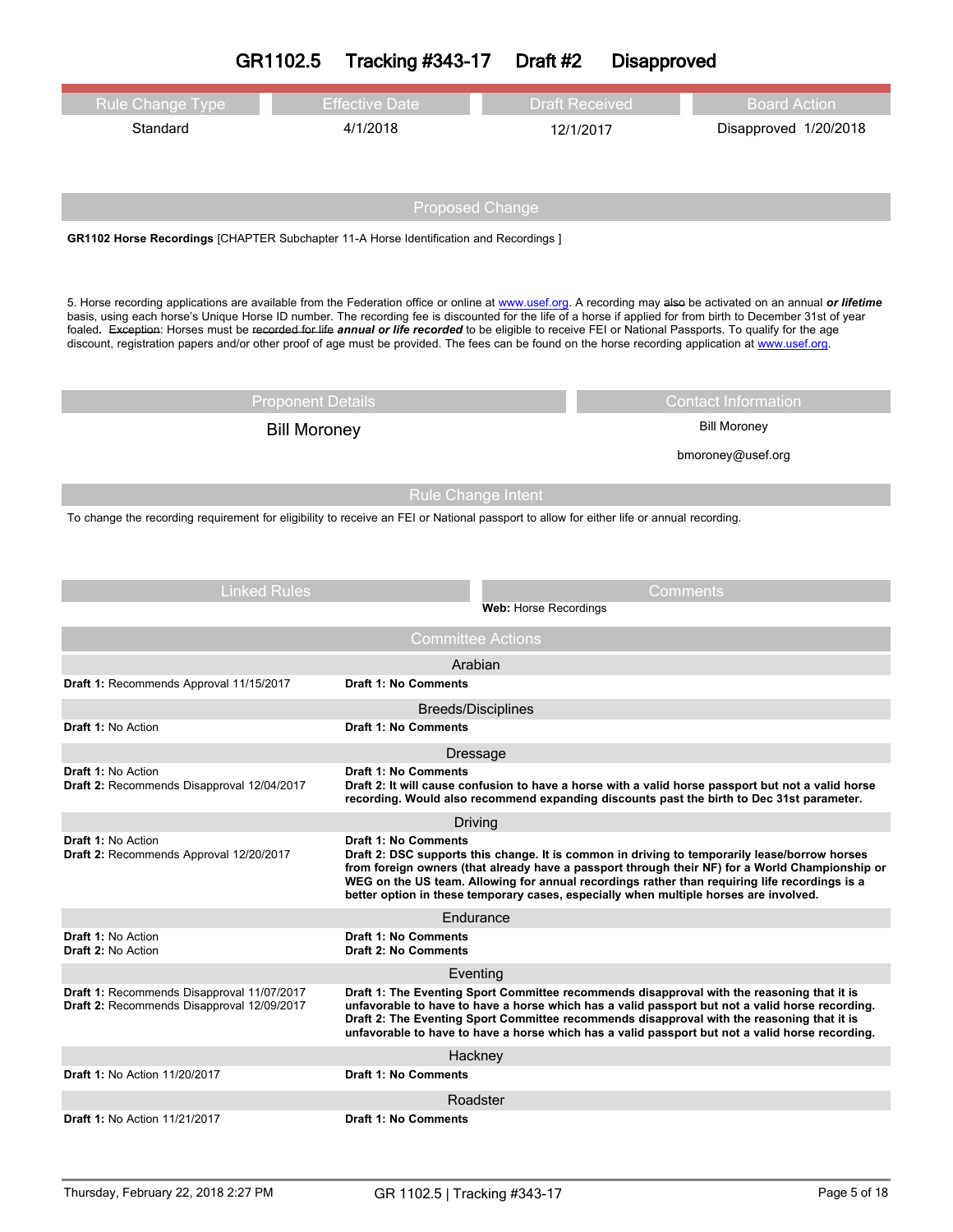|                                                                                          | Saddle Seat Eq                                                                                                                                                                                                                                                                                                                                                                                |
|------------------------------------------------------------------------------------------|-----------------------------------------------------------------------------------------------------------------------------------------------------------------------------------------------------------------------------------------------------------------------------------------------------------------------------------------------------------------------------------------------|
| <b>Draft 1: No Action 11/20/2017</b>                                                     | <b>Draft 1: No Comments</b>                                                                                                                                                                                                                                                                                                                                                                   |
|                                                                                          | American Saddlebred                                                                                                                                                                                                                                                                                                                                                                           |
| <b>Draft 1: No Action 11/27/2017</b>                                                     | <b>Draft 1: No Comments</b>                                                                                                                                                                                                                                                                                                                                                                   |
|                                                                                          | Vaulting                                                                                                                                                                                                                                                                                                                                                                                      |
| Draft 1: No Action<br>Draft 2: No Action                                                 | <b>Draft 1: No Comments</b><br><b>Draft 2: No Comments</b>                                                                                                                                                                                                                                                                                                                                    |
|                                                                                          | Connemara                                                                                                                                                                                                                                                                                                                                                                                     |
| Draft 1: Recommends Disapproval 10/25/2017                                               | Draft 1: There is no argument with the passport language change. We feel, however, that it is<br>important to keep the discount for younger horses in this language, as breeders do not always<br>record foals. This provides an incentive for member that may have horses between the ages of 1-<br>3 to go ahead and get their horse recorded.                                              |
|                                                                                          | <b>Western Committee</b>                                                                                                                                                                                                                                                                                                                                                                      |
| <b>Draft 1: No Action 11/21/2017</b>                                                     | <b>Draft 1: No Comments</b>                                                                                                                                                                                                                                                                                                                                                                   |
|                                                                                          | Reining                                                                                                                                                                                                                                                                                                                                                                                       |
| <b>Draft 1: No Action</b><br><b>Draft 2: No Action</b>                                   | Draft 1: No Comments<br><b>Draft 2: No Comments</b>                                                                                                                                                                                                                                                                                                                                           |
|                                                                                          | Jumper                                                                                                                                                                                                                                                                                                                                                                                        |
| Draft 1: Recommends Disapproval 11/28/2017<br>Draft 2: Recommends Disapproval 11/28/2017 | Draft 1: Horses competing in FEI competitions must be recorded (members) of their NF. Also, this<br>proposal includes language that is already removed from the Rulebook regarding discounted Life<br>recordinas.<br>Draft 2: Horses competing in FEI competitions must be recorded (members) of their NF and<br>annual recordings will inevitably leave a gap in their recording/membership. |
|                                                                                          | <b>USHJA</b>                                                                                                                                                                                                                                                                                                                                                                                  |
| <b>Draft 1: No Action</b><br>Draft 2: Recommends Approval 12/14/2017                     | <b>Draft 1: No Comments</b><br><b>Draft 2: No Comments</b>                                                                                                                                                                                                                                                                                                                                    |
|                                                                                          | <b>English Pleasure</b>                                                                                                                                                                                                                                                                                                                                                                       |
| <b>Draft 1: No Action</b>                                                                | <b>Draft 1: No Comments</b>                                                                                                                                                                                                                                                                                                                                                                   |
|                                                                                          | Welsh                                                                                                                                                                                                                                                                                                                                                                                         |
| Draft 1: Recommends Disapproval 10/25/2017                                               | Draft 1: We do not oppose of the changes to the FEI requirements, but as breeders would like to<br>be sure the discounts for recording young horses still stand to encourage people to have their<br>ponies recorded.                                                                                                                                                                         |
|                                                                                          | Council - Admin & Finance                                                                                                                                                                                                                                                                                                                                                                     |
| Draft 1: No Action<br>Draft 2: Recommends Disapproval 01/08/2018                         | <b>Draft 1: No Comments</b><br>Draft 2: May be confusing; the recordings may not be in sync.                                                                                                                                                                                                                                                                                                  |
|                                                                                          | Council - Natl Breed & Discipline                                                                                                                                                                                                                                                                                                                                                             |
| <b>Draft 1: No Action</b>                                                                | <b>Draft 1: No Comments</b>                                                                                                                                                                                                                                                                                                                                                                   |
|                                                                                          | Council - Intl Discipline                                                                                                                                                                                                                                                                                                                                                                     |
| <b>Draft 1: No Action</b><br>Draft 2: Recommends Disapproval 12/21/2017                  | <b>Draft 1: No Comments</b><br>Draft 2: Unfavorable to have a FEI horse passport but not a USEF horse recording.                                                                                                                                                                                                                                                                              |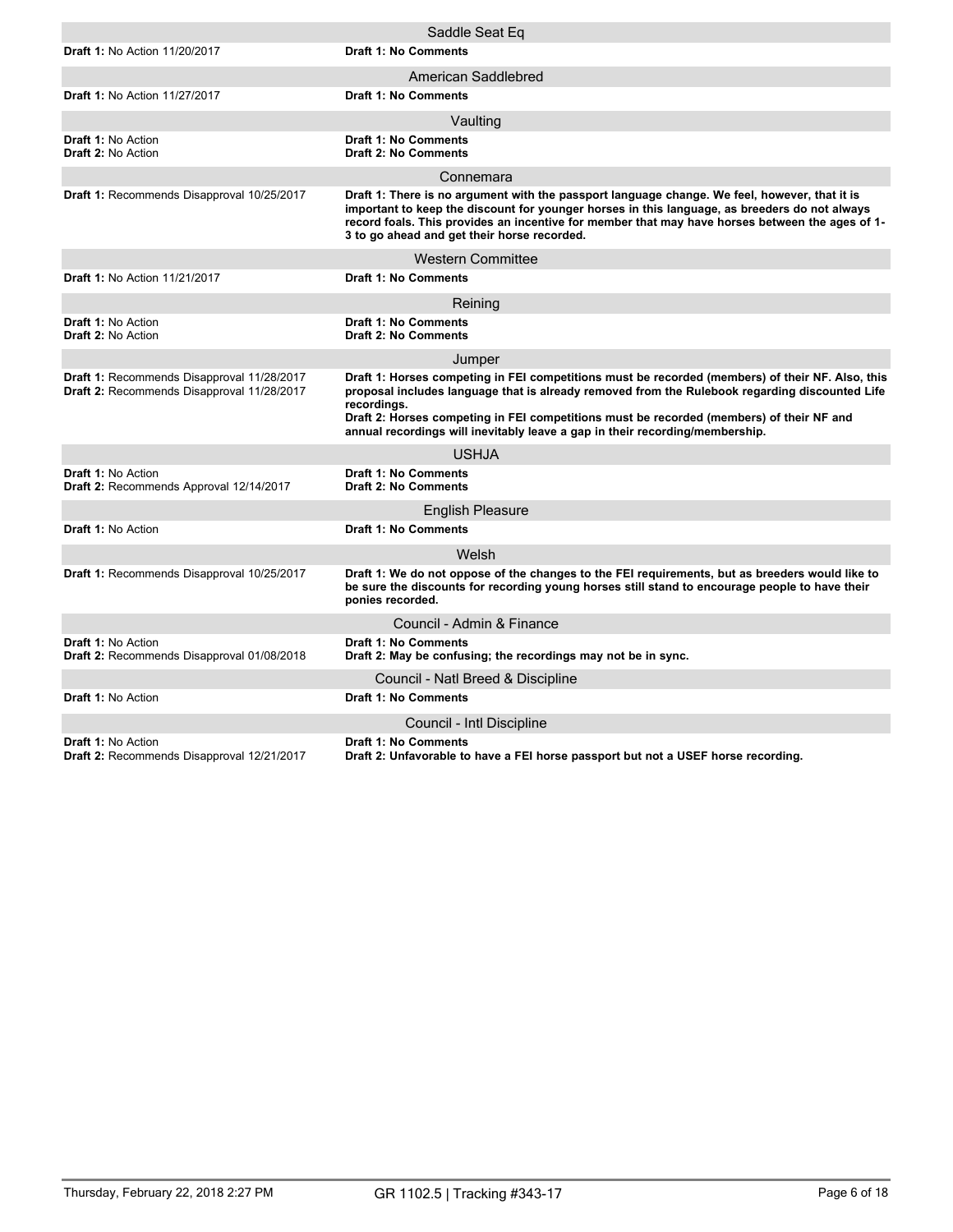# **GR1302 Tracking #041-17 Draft #2 Disapproved**

| Rule Change Type | <b>Effective Date</b> | <b>Draft Received</b> | Board Action          |
|------------------|-----------------------|-----------------------|-----------------------|
| Standard         | 12/1/2018             | 12/14/2017            | Disapproved 1/20/2018 |

### GR1302 Duties [CHAPTER 13-A Responsibilities]

### GR1302 Duties

1. Every exhibitor, rider, driver, handler and trainer or his/her agent(s) must sign an entry blank (see GR404 and GR908.2). In the case of a rider, driver or handler under 18, his/her parent or guardian, or if not available, the trainer, must sign an entry blank on the minor's behalf.

2. In order to participate in any Federation Licensed Competition, any person who is a Professional or acts as a Trainer or Coach as defined by the Federation rules, shall comply with the Federation Safe Sport Policy, including successfully completing a criminal background check and Federation-approved Safe Sport training, in accordance with such Policy. Parents or legal guardians who are not Professionals under the Federation rules but act as Trainer or Coach on behalf of their Junior, as well as Amateurs who act as Trainer or Coach for themselves, are exempt *from this rule.*

# Steve Sarafin Steve Sarafin

## Proponent Details **Contact Information**

ssarafin@bellsouth.net

## Rule Change Intent

In an effort to further educate the Federation's coaches and trainers, this rule is being proposed to require professionals, acting as coaches and trainers, to successfully complete several important Federation components. This rule proposal will require that all professionals complete a criminal background check and Safe Sport training.

| <b>Linked Rules</b>                                                     |                                                            | Comments                                                                                                                                                                                                                                                               |
|-------------------------------------------------------------------------|------------------------------------------------------------|------------------------------------------------------------------------------------------------------------------------------------------------------------------------------------------------------------------------------------------------------------------------|
|                                                                         |                                                            | Web: Entry Requirements - Safe Sport                                                                                                                                                                                                                                   |
|                                                                         |                                                            | <b>Committee Actions</b>                                                                                                                                                                                                                                               |
|                                                                         |                                                            | Andalusian/Lusitano                                                                                                                                                                                                                                                    |
| Draft 1: Recommends Disapproval 11/02/2017<br><b>Draft 2: No Action</b> | Draft 2: No Comments                                       | Draft 1: This rule change would discourage competitors from competing at licensed competitions<br>and would severely limit participation of amateurs.                                                                                                                  |
|                                                                         |                                                            | Arabian                                                                                                                                                                                                                                                                |
| Draft 1: Recommends Disapproval 11/15/2017<br><b>Draft 2: No Action</b> | from amateurs.<br>Draft 2: No Comments                     | Draft 1: The committee feels this idea is good, but would be difficult to enforce and more time is<br>need to determine how it would be enforceable. This rule change would also limit participation                                                                   |
|                                                                         |                                                            | <b>Athletes Advisory</b>                                                                                                                                                                                                                                               |
| <b>Draft 1: No Action</b><br><b>Draft 2: No Action</b>                  | <b>Draft 1: No Comments</b><br><b>Draft 2: No Comments</b> |                                                                                                                                                                                                                                                                        |
|                                                                         |                                                            | Breeds/Disciplines                                                                                                                                                                                                                                                     |
| Draft 1: No Action<br><b>Draft 2: No Action</b>                         | <b>Draft 1: No Comments</b><br><b>Draft 2: No Comments</b> |                                                                                                                                                                                                                                                                        |
|                                                                         |                                                            | Dressage                                                                                                                                                                                                                                                               |
| Draft 1: Recommends Disapproval 12/04/2017<br>Draft 2: No Action        | <b>Draft 2: No Comments</b>                                | Draft 1: We support the philosophy behind this rule change proposal. However, as written, this<br>would be impractical and impossible to comply with at a competition. Additionally, as written,<br>this would apply to foreign competitors who are competing as well. |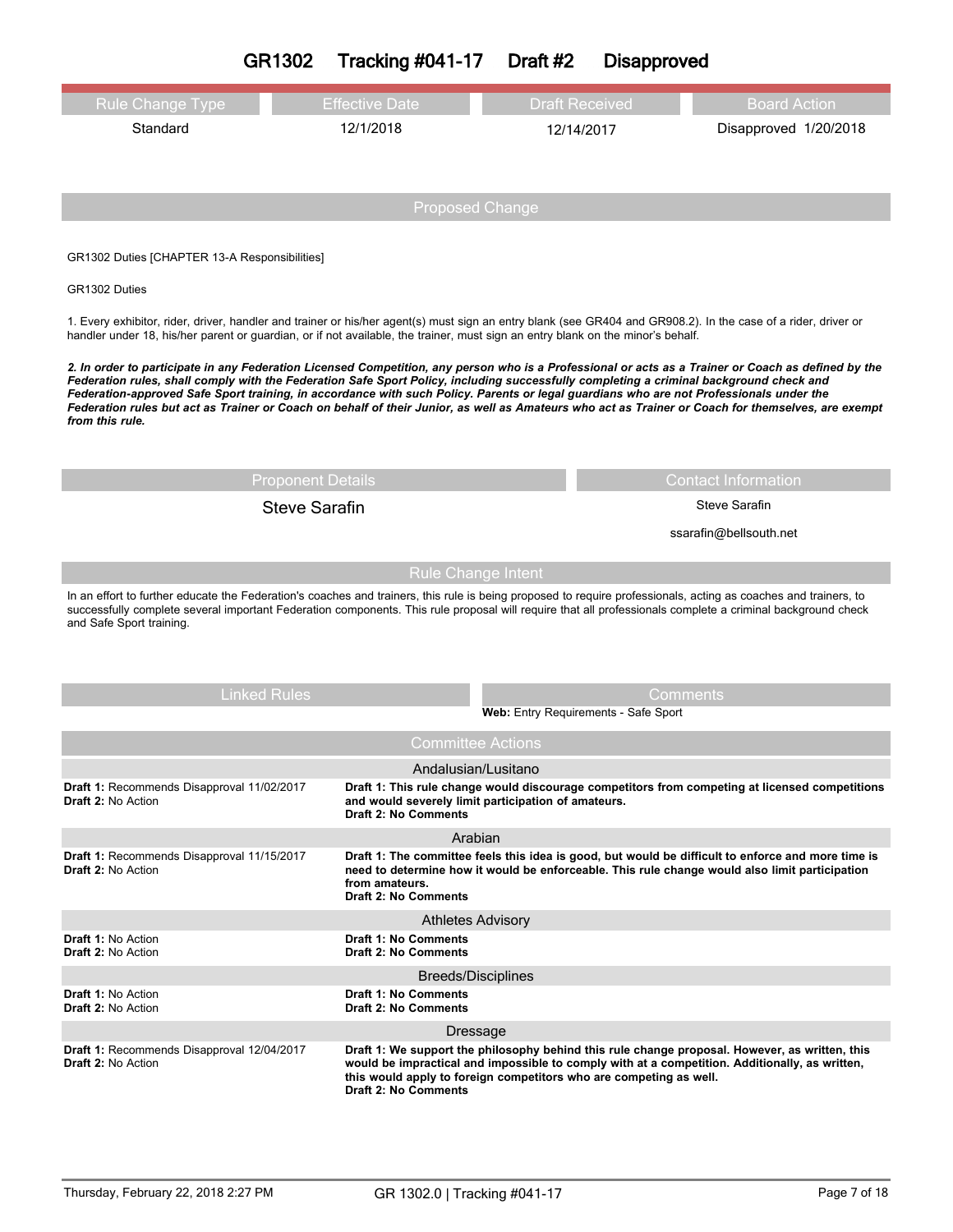|                                                                                          | Driving                                                                                                                                                                                                                                                                                                                                                                                                                                                                                                                                                                                                                                                                                                                                                                                                                                               |
|------------------------------------------------------------------------------------------|-------------------------------------------------------------------------------------------------------------------------------------------------------------------------------------------------------------------------------------------------------------------------------------------------------------------------------------------------------------------------------------------------------------------------------------------------------------------------------------------------------------------------------------------------------------------------------------------------------------------------------------------------------------------------------------------------------------------------------------------------------------------------------------------------------------------------------------------------------|
| <b>Draft 1: No Action</b><br>Draft 2: Recommends Disapproval 12/20/2017                  | Draft 1: No Comments<br>Draft 2: The Driving Sport Committee strongly disagrees with this rule as a REQUIREMENT, but<br>instead suggests that the Safe Sport Policy be offered as a member BENEFIT. i.e. Trainers may<br>opt to take the training & the background check, and upon doing so would earn a "star" or<br>certification for their membership. Therefore, other members could benefit from knowing their<br>Trainer is certified under the Safe Sport Policy. Making this a requirement would be ENTIRELY<br>too difficult to enforce & would also be a hardship on many trainers who don't operate as a<br>professional business & simply have a few clients. DSC suggests to offer the Safe Sport Policy<br>as a benefit rather than requirement.                                                                                        |
|                                                                                          | Endurance                                                                                                                                                                                                                                                                                                                                                                                                                                                                                                                                                                                                                                                                                                                                                                                                                                             |
| Draft 1: No Action<br><b>Draft 2: No Action</b>                                          | Draft 1: No Comments<br><b>Draft 2: No Comments</b>                                                                                                                                                                                                                                                                                                                                                                                                                                                                                                                                                                                                                                                                                                                                                                                                   |
|                                                                                          | Eventing                                                                                                                                                                                                                                                                                                                                                                                                                                                                                                                                                                                                                                                                                                                                                                                                                                              |
| Draft 1: Recommends Disapproval 11/07/2017<br><b>Draft 2: No Action</b>                  | Draft 1: The Eventing Sport Committee agrees with the sentiment of this rule but feels that the<br>rule, as written, presents potential issues with its administration and believes clarification<br>regarding the administration of this rule is required, e.g. if 30 competitors arrive at a show and<br>their entries have not specified a trainer, will the secretary be required to check a database at<br>that time? This could be a major nightmare for the show secretary at a very busy and confusing<br>time. If a trainer signs a form at the show office and is found not to be in compliance will the<br>competitor be permitted to compete? Is this creating a situation where more and more trainers<br>will refuse to sign the entries, leaving the competitors (or their parents) to sign as trainer?<br><b>Draft 2: No Comments</b> |
| Draft 1: Recommends Disapproval 11/20/2017<br><b>Draft 2: No Action</b>                  | Hackney<br>Draft 1: Agrees with concept but this rule would be difficult to enforce. Committee believes this<br>would discourage competitors from competing at licensed competitions<br><b>Draft 2: No Comments</b>                                                                                                                                                                                                                                                                                                                                                                                                                                                                                                                                                                                                                                   |
|                                                                                          | Morgan                                                                                                                                                                                                                                                                                                                                                                                                                                                                                                                                                                                                                                                                                                                                                                                                                                                |
| Draft 1: Recommends Disapproval 11/21/2017<br>Draft 2: No Action                         | Draft 1: Would be difficult for show staff to verify and limit participation from amateurs.<br><b>Draft 2: No Comments</b>                                                                                                                                                                                                                                                                                                                                                                                                                                                                                                                                                                                                                                                                                                                            |
|                                                                                          | <b>National Hunter Committee</b>                                                                                                                                                                                                                                                                                                                                                                                                                                                                                                                                                                                                                                                                                                                                                                                                                      |
| Draft 1: No Action<br>Draft 2: Recommends Disapproval 01/03/2018                         | <b>Draft 1: No Comments</b><br>Draft 2: The committee is concerned with the enforcement of this rule as well as the validity of<br>the current Safe Sport training in the horse show industry. We feel the horse show industry is so<br>vastly different from other sports and warrants it's own training module.                                                                                                                                                                                                                                                                                                                                                                                                                                                                                                                                     |
|                                                                                          | <b>National Show Horse</b>                                                                                                                                                                                                                                                                                                                                                                                                                                                                                                                                                                                                                                                                                                                                                                                                                            |
| Draft 1: Recommends Disapproval 11/13/2017<br><b>Draft 2: No Action</b>                  | Draft 1: Good concept, but it would be hard to enforce and difficult for competitions to verify.<br>Completing the background check places another finical impact on competitors. Who determines<br>if you pass or fail the background check?<br><b>Draft 2: No Comments</b>                                                                                                                                                                                                                                                                                                                                                                                                                                                                                                                                                                          |
|                                                                                          | Paso Fino                                                                                                                                                                                                                                                                                                                                                                                                                                                                                                                                                                                                                                                                                                                                                                                                                                             |
| Draft 1: Recommends Disapproval 10/30/2017<br>Draft 2: No Action                         | Draft 1: The idea is good, but would be difficult to enforce at licensed competitions. In the Paso<br>Fino division, this change would require competitors in amateur trained classes and competitors<br>without trainers to meet these requirements not just trainers and coaches.<br><b>Draft 2: No Comments</b>                                                                                                                                                                                                                                                                                                                                                                                                                                                                                                                                    |
|                                                                                          | Roadster                                                                                                                                                                                                                                                                                                                                                                                                                                                                                                                                                                                                                                                                                                                                                                                                                                              |
| Draft 1: Recommends Disapproval 11/21/2017<br><b>Draft 2: No Action</b>                  | Draft 1: Too difficult to monitor and enforce. Committee felt that this rule's requirements would<br>negatively affect membership.<br><b>Draft 2: No Comments</b>                                                                                                                                                                                                                                                                                                                                                                                                                                                                                                                                                                                                                                                                                     |
|                                                                                          | Saddle Seat Eq                                                                                                                                                                                                                                                                                                                                                                                                                                                                                                                                                                                                                                                                                                                                                                                                                                        |
| Draft 1: Recommends Disapproval 11/20/2017<br>Draft 2: No Action                         | Draft 1: Concern about helmet requirement being only 4 years to be eligible to be used and who<br>was responsible to insure the helmet fit properly. The rule as written would be very difficult to<br>monitor.<br><b>Draft 2: No Comments</b>                                                                                                                                                                                                                                                                                                                                                                                                                                                                                                                                                                                                        |
|                                                                                          | American Saddlebred                                                                                                                                                                                                                                                                                                                                                                                                                                                                                                                                                                                                                                                                                                                                                                                                                                   |
| Draft 1: Recommends Disapproval 11/27/2017<br>Draft 2: Recommends Disapproval 12/21/2017 | Draft 1: Difficult to enforce and would require certification or licensing. Would be difficult for<br>show staff to check and would discourage shows from becoming licensed with USEF.<br>Draft 2: The committee still believes it will be difficult to enforce and would require certification or<br>licensing.                                                                                                                                                                                                                                                                                                                                                                                                                                                                                                                                      |
|                                                                                          | Shetland                                                                                                                                                                                                                                                                                                                                                                                                                                                                                                                                                                                                                                                                                                                                                                                                                                              |
| Draft 1: Recommends Disapproval 11/01/2017<br><b>Draft 2: No Action</b>                  | Draft 1: The intent is good, but feel it would be difficult to verify and enforce at licensed<br>competitions.<br><b>Draft 2: No Comments</b>                                                                                                                                                                                                                                                                                                                                                                                                                                                                                                                                                                                                                                                                                                         |
|                                                                                          | <b>Competition Management</b>                                                                                                                                                                                                                                                                                                                                                                                                                                                                                                                                                                                                                                                                                                                                                                                                                         |
| Draft 1: Recommends Disapproval 12/04/2017<br><b>Draft 2: No Action</b>                  | Draft 1: The committee feels this is an opportunity to have the affiliates develop these programs.<br><b>Draft 2: No Comments</b>                                                                                                                                                                                                                                                                                                                                                                                                                                                                                                                                                                                                                                                                                                                     |
|                                                                                          | Vaulting                                                                                                                                                                                                                                                                                                                                                                                                                                                                                                                                                                                                                                                                                                                                                                                                                                              |
| <b>Draft 1: No Action</b><br><b>Draft 2: No Action</b>                                   | <b>Draft 1: No Comments</b><br><b>Draft 2: No Comments</b>                                                                                                                                                                                                                                                                                                                                                                                                                                                                                                                                                                                                                                                                                                                                                                                            |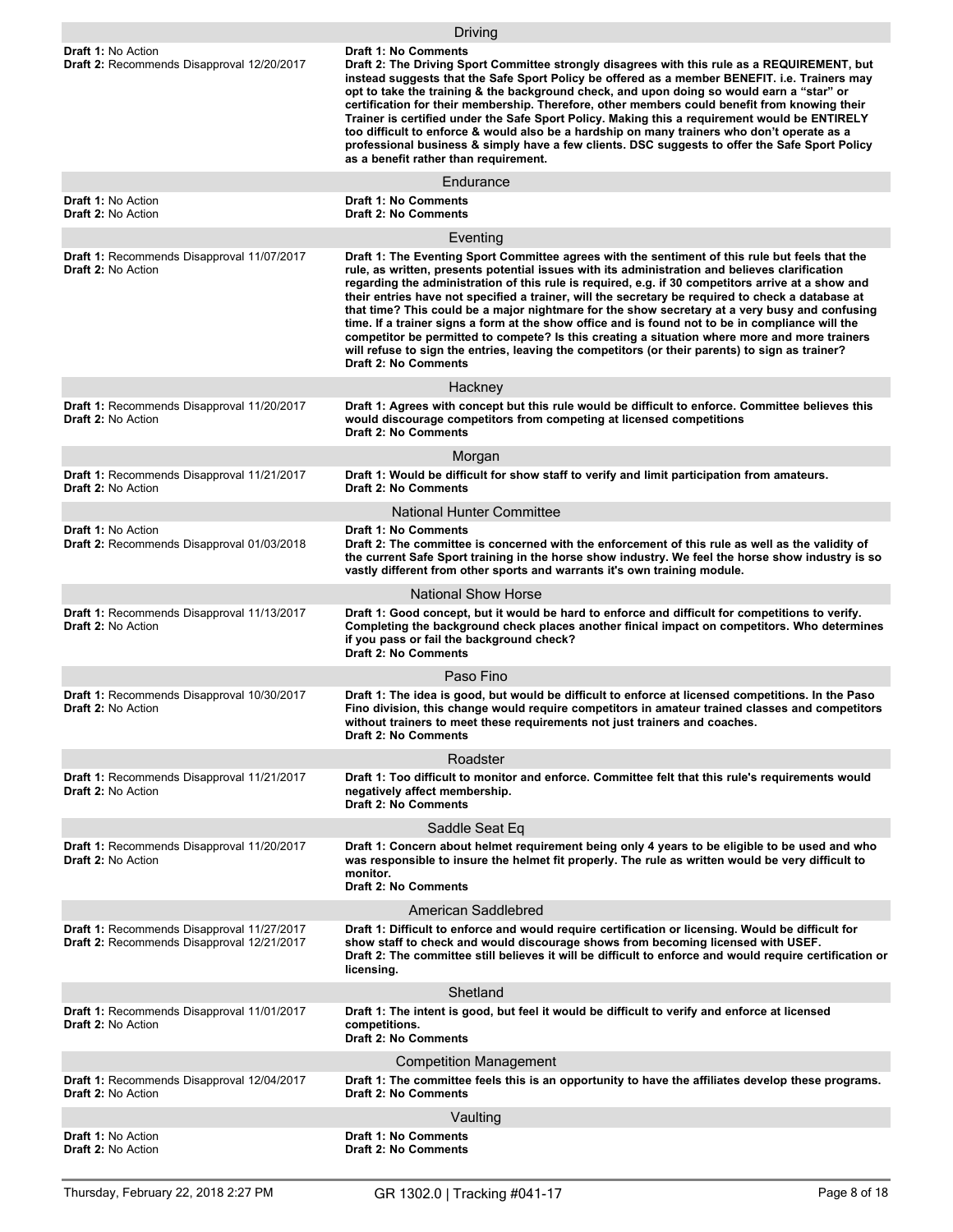|                                                                                                 | Connemara                                                                                                                                                                                                                                                                                                                                                         |
|-------------------------------------------------------------------------------------------------|-------------------------------------------------------------------------------------------------------------------------------------------------------------------------------------------------------------------------------------------------------------------------------------------------------------------------------------------------------------------|
| <b>Draft 1: Recommends Disapproval 10/25/2017</b><br><b>Draft 2: No Action</b>                  | Draft 1: The Connemara group does not have as many "professional" trainers as many of the<br>larger groups, and this rule could prove to be a burden on smaller trainers. There needs to be<br>clearer language for an amateur signing the entry blank for him/herself.<br><b>Draft 2: No Comments</b>                                                            |
|                                                                                                 | <b>Western Committee</b>                                                                                                                                                                                                                                                                                                                                          |
| Draft 1: Recommends Disapproval 11/21/2017<br><b>Draft 2: No Action</b>                         | Draft 1: Difficult to monitor and enforce unless Trainers were licensed or certified.<br><b>Draft 2: No Comments</b>                                                                                                                                                                                                                                              |
|                                                                                                 | Safety                                                                                                                                                                                                                                                                                                                                                            |
| <b>Draft 1: Recommends Approval 11/21/2017</b><br><b>Draft 2: No Action</b>                     | Draft 1: The Committee recommends approval of this rule but notes that a system of<br>implementation will be needed to educate the membership.<br><b>Draft 2: No Comments</b>                                                                                                                                                                                     |
|                                                                                                 | Reining                                                                                                                                                                                                                                                                                                                                                           |
| <b>Draft 1: No Action</b><br><b>Draft 2: No Action</b>                                          | <b>Draft 1: No Comments</b><br><b>Draft 2: No Comments</b>                                                                                                                                                                                                                                                                                                        |
|                                                                                                 | Friesian                                                                                                                                                                                                                                                                                                                                                          |
| Draft 1: Recommends Disapproval 11/14/2017<br>Draft 2: No Action                                | Draft 1: It is a good idea, but complicates paperwork, is difficult to verify and would but a finical<br>burden on shows and competitors. This needs to be required for everyone, including parents, or<br>none. Believes this would led to lots of parents signing vs. trainers.<br><b>Draft 2: No Comments</b>                                                  |
|                                                                                                 | Jumper                                                                                                                                                                                                                                                                                                                                                            |
| Draft 1: Recommends Disapproval 11/28/2017<br>Draft 2: Recommends Disapproval 12/18/2017        | Draft 1: JSC would prefer to work on language from the USHJA proposed rule of GR 1302.2<br>(tracking 266-17).<br>Draft 2: The JSC agrees in principle but prefers to support the USHJA's version.                                                                                                                                                                 |
|                                                                                                 | <b>USHJA</b>                                                                                                                                                                                                                                                                                                                                                      |
| <b>Draft 1: Referred 12/14/2017</b>                                                             | Draft 1: Referred to January USHJA Board Meeting                                                                                                                                                                                                                                                                                                                  |
| Draft 2: Recommends Disapproval 01/02/2018                                                      | Draft 2: Prefer language in 266-17                                                                                                                                                                                                                                                                                                                                |
|                                                                                                 | <b>Carriage Pleasure Driving</b>                                                                                                                                                                                                                                                                                                                                  |
| <b>Draft 1: Recommends Disapproval 11/09/2017</b><br>Draft 2: Recommends Disapproval 12/18/2017 | Draft 1: Agrees with the concept but feels this is an opportunity work with the affiliate to develop<br>these programs. Committee is okay with professionals completing these requirements but the<br>current language would severely affect amateurs.<br>Draft 2: Committee Agrees with the concept but feels this would be difficult to monitor and<br>enforce. |
|                                                                                                 | <b>English Pleasure</b>                                                                                                                                                                                                                                                                                                                                           |
| <b>Draft 1: No Action</b><br>Draft 2: No Action                                                 | <b>Draft 1: No Comments</b><br><b>Draft 2: No Comments</b>                                                                                                                                                                                                                                                                                                        |
|                                                                                                 | Welsh                                                                                                                                                                                                                                                                                                                                                             |
| <b>Draft 1: Recommends Disapproval 10/25/2017</b><br><b>Draft 2: No Action</b>                  | Draft 1: The intent of this rule is good, but not practical for the Welsh group. We do not have<br>many professional trainers as compared to larger groups, and this may cause a financial<br>hardship on those who sign the entry blank as such.<br><b>Draft 2: No Comments</b>                                                                                  |
|                                                                                                 | Western Dressage                                                                                                                                                                                                                                                                                                                                                  |
| Draft 1: Recommends Disapproval 11/07/2017<br>Draft 2: No Action                                | Draft 1: Too difficult to enforce.<br><b>Draft 2: No Comments</b>                                                                                                                                                                                                                                                                                                 |
|                                                                                                 | Council - Admin & Finance                                                                                                                                                                                                                                                                                                                                         |
| Draft 1: No Action<br>Draft 2: Recommends Disapproval 01/08/2018                                | <b>Draft 1: No Comments</b><br>Draft 2: Council feels that this is unenforceable in the current competition environment.                                                                                                                                                                                                                                          |
|                                                                                                 | Council - Natl Breed & Discipline                                                                                                                                                                                                                                                                                                                                 |
| <b>Draft 1: No Action</b><br>Draft 2: Recommends Disapproval 01/04/2018                         | <b>Draft 1: No Comments</b><br>Draft 2: This rule would be difficult to enforce because there is not a plan in place to penalize or<br>encourage those non-compliant                                                                                                                                                                                              |
|                                                                                                 | Council - Intl Discipline                                                                                                                                                                                                                                                                                                                                         |
| <b>Draft 1: No Action</b><br>Draft 2: Recommends Disapproval 12/21/2017                         | <b>Draft 1: No Comments</b><br>Draft 2: Too difficult to enforce and creates complications for competition management.                                                                                                                                                                                                                                            |
|                                                                                                 | Governance                                                                                                                                                                                                                                                                                                                                                        |
| <b>Draft 1: No Action</b><br>Draft 2: No Action                                                 | <b>Draft 1: No Comments</b><br>Draft 2: No Comments                                                                                                                                                                                                                                                                                                               |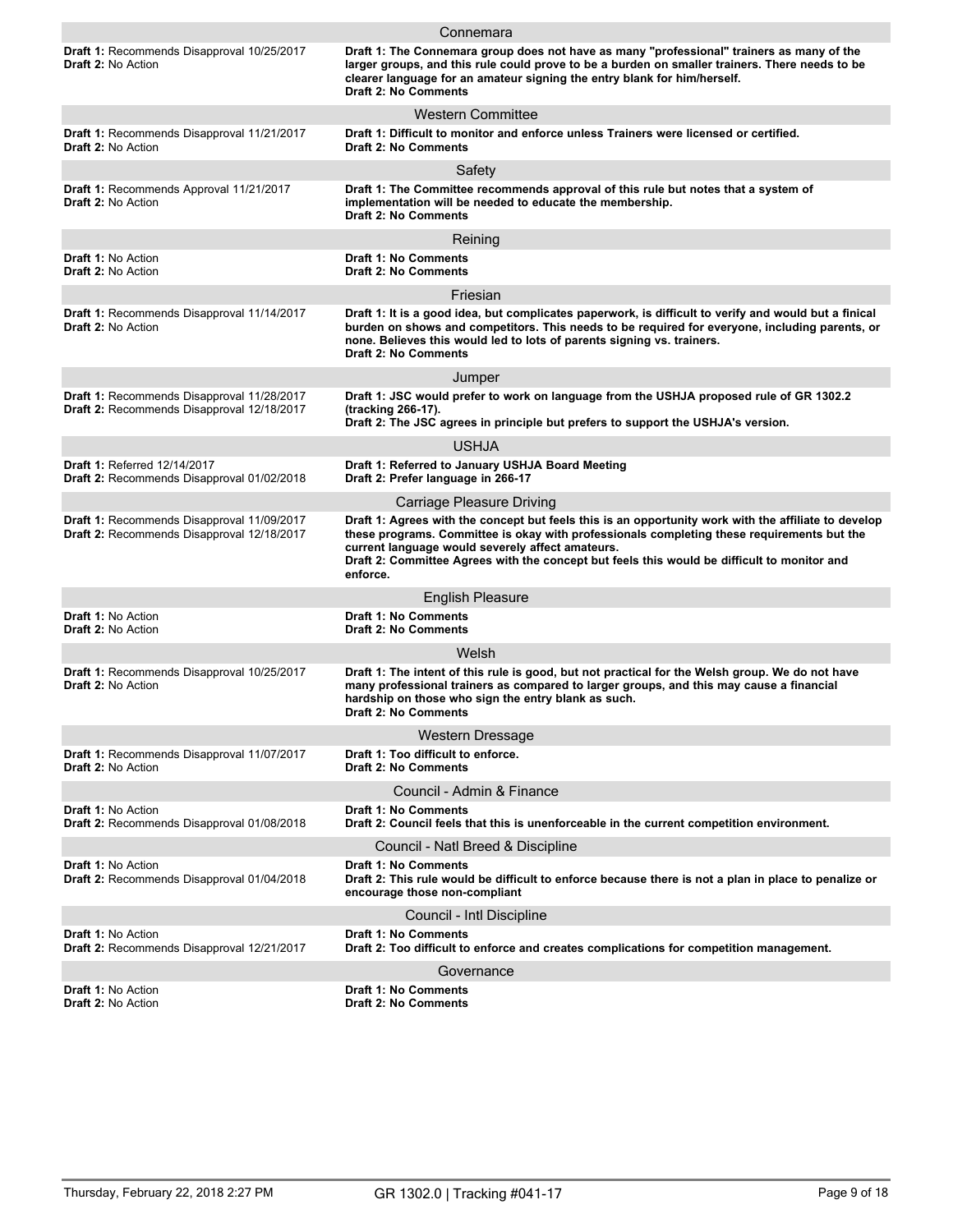# **GR1316.4 Tracking #211-17 Draft #1 Disapproved**

| Rule Change Type | Effective Date | <b>Draft Received</b> | Board Action          |
|------------------|----------------|-----------------------|-----------------------|
| Standard         | 12/1/2018      | 8/31/2017             | Disapproved 1/20/2018 |

## Proposed Change

### **GR1316 Accidents Involving Competitors** [CHAPTER SUBCHAPTER 13-E RETURN TO COMPETITION GR1316 Accidents Involving Competitors]

#### GR 1316

4. Unconsciousness/Concussion. If qualifed medical personnel determines that a competitor has sustained unconsciousness or a concussion, he/she must be precluded from competing until cleared to compete under paragraph 6 below *and the helmet will be retained by the horse show organizers.* 

6. Return to Competition. In the event that a competitor is determined ineligible to compete under one of the preceding paragraphs, the competitor shall submit to the Federation, a signed release, which includes criteria established by the Federation from time to time, completed by a licensed physician in order to be eligible to once again compete in Federation-Licensed or endorsed competitions *and show proof that a new helmet has been purchased.*

7. For all competitors evaluated pursuant to this rule, the Steward or Technical Delegate shall submit a properly completed Accident/Injury Form, *helmet and* any available video and, if applicable, any corresponding signed release to the Federation Director of Competitions by 6:00 p.m. on the day following the last day of the competition.

## Matty O'Rourke Matty O'Rourke

Proponent Details Contact Information

p.1@mac.com

## Rule Change Intent

If a rider has had a fall and the helmet is visibly damaged, it is no longer safe to wear for any reason, in competition or out of competition and should be confiscated. If a rider has a loss of consciousness, the helmet must be confiscated regardless of appearance because the integrity of the helmet has obviously been compromised.

Too many riders continue to ride in helmets they take falls in "because it looks ok" and any fall thereafter is exponentially more dangerous. This practice will continue to happen but can be mitigated by retaining helmets from falls in competitions. Seemingly innocuous falls can become life threatening if a helmet is compromised by previous damage.

Not all helmets will be confiscated, if the judge saw no contact with the head, or the rider lands on their feet, etc.

Video of rounds can be used to verify if a helmet was kicked by a horse or if riders head came in contact with jumps, equipment, or the ground.

| <b>Linked Rules</b>                        | Comments<br>Web: Helmets in Rider Fall                                                                                                                                                                                                  |
|--------------------------------------------|-----------------------------------------------------------------------------------------------------------------------------------------------------------------------------------------------------------------------------------------|
|                                            | <b>Committee Actions</b>                                                                                                                                                                                                                |
|                                            | Andalusian/Lusitano                                                                                                                                                                                                                     |
| Draft 1: Recommends Disapproval 11/02/2017 | Draft 1: This would be difficult to enforce at competitions and not all competitions have vendors<br>where a new helmet could be purchased.                                                                                             |
|                                            | Arabian                                                                                                                                                                                                                                 |
| Draft 1: Recommends Disapproval 11/15/2017 | Draft 1: This rule change would be difficult to enforce.                                                                                                                                                                                |
|                                            | <b>Athletes Advisory</b>                                                                                                                                                                                                                |
| <b>Draft 1: No Action</b>                  | <b>Draft 1: No Comments</b>                                                                                                                                                                                                             |
|                                            | Breeds/Disciplines                                                                                                                                                                                                                      |
| <b>Draft 1: No Action</b>                  | <b>Draft 1: No Comments</b>                                                                                                                                                                                                             |
|                                            | Dressage                                                                                                                                                                                                                                |
| Draft 1: Recommends Disapproval 12/04/2017 | Draft 1: Would be difficult to enforce and impractical. Many helmets can be used over four years<br>per manufacturer based on amount of uses, etc.; would also be a liability for shows and TDs.<br>TD's cannot steal someone's helmet. |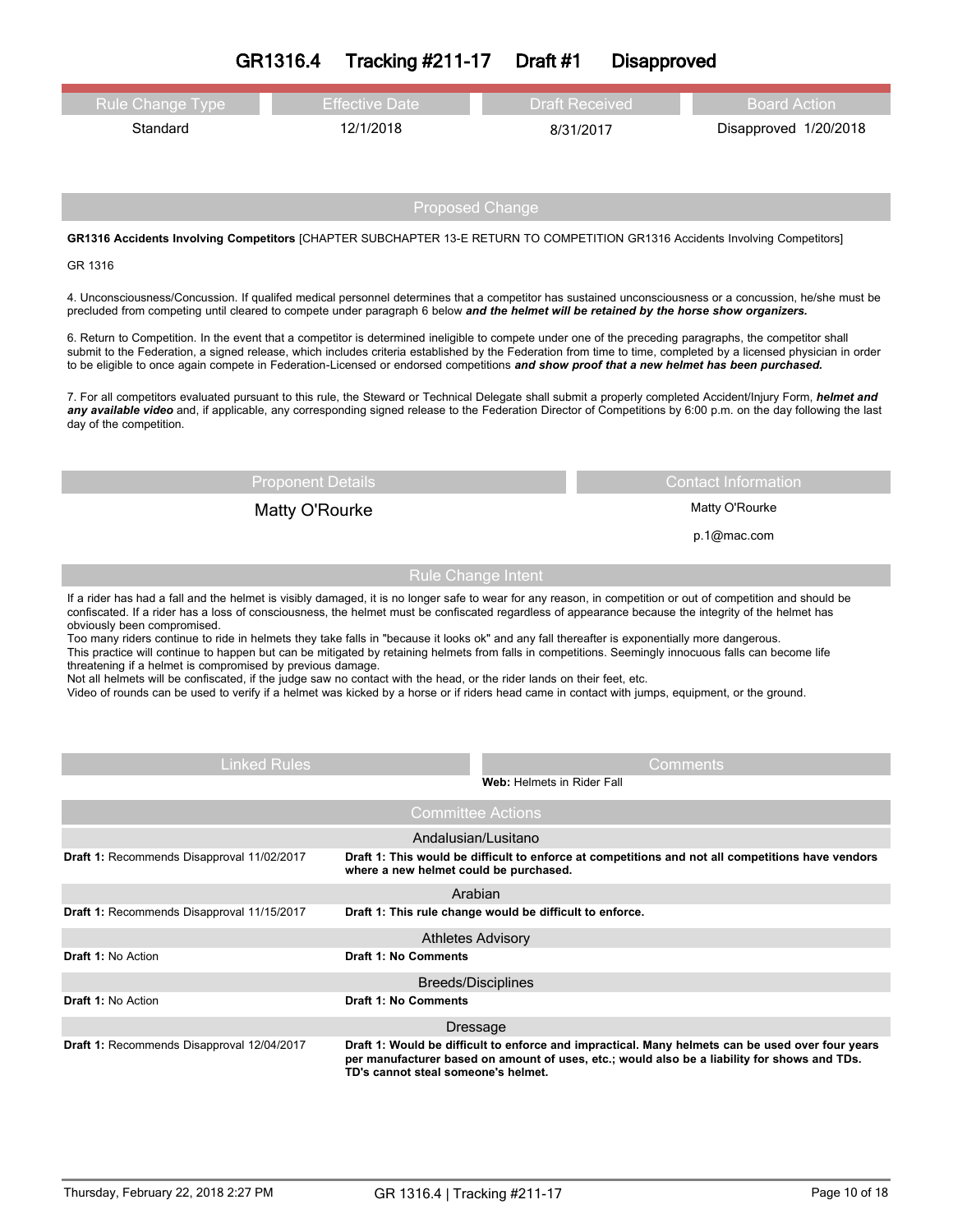|                                                   | <b>Driving</b>                                                                                                                                                                                                                                                                                                                                                                                                                                                                                                                                                                                                                                                                                      |
|---------------------------------------------------|-----------------------------------------------------------------------------------------------------------------------------------------------------------------------------------------------------------------------------------------------------------------------------------------------------------------------------------------------------------------------------------------------------------------------------------------------------------------------------------------------------------------------------------------------------------------------------------------------------------------------------------------------------------------------------------------------------|
| Draft 1: Recommends Disapproval 12/20/2017        | Draft 1: The DSC believes this change may be difficult to enforce. 1316.6 is not applicable to all<br>disciplines either (i.e. Driven Dressage phase in Combined Driving does not require a helmet,<br>therefore should proof of a new helmet still be required if an accident occurs in this phase?). The<br>DSC believes photographs and proper paperwork of the incident would be sufficient evidence for<br>the Organizers. If a helmet is retained, who should be responsible for keeping it? What if it is<br>lost? Who is responsible for obtaining proof of a new helmet being purchased? What if another<br>helmet can be borrowed? This rule is not realistically enforceable as written. |
|                                                   | Endurance                                                                                                                                                                                                                                                                                                                                                                                                                                                                                                                                                                                                                                                                                           |
| <b>Draft 1: No Action</b>                         | <b>Draft 1: No Comments</b>                                                                                                                                                                                                                                                                                                                                                                                                                                                                                                                                                                                                                                                                         |
|                                                   | Eventing                                                                                                                                                                                                                                                                                                                                                                                                                                                                                                                                                                                                                                                                                            |
| Draft 1: Recommends Disapproval 11/07/2017        | Draft 1: The Eventing Sport Committee recommends disapproval as the administration of the rule<br>is burdensome and it is not within the purview of the Federation to seize personal property.                                                                                                                                                                                                                                                                                                                                                                                                                                                                                                      |
|                                                   | Hackney                                                                                                                                                                                                                                                                                                                                                                                                                                                                                                                                                                                                                                                                                             |
| <b>Draft 1: No Action 11/20/2017</b>              | <b>Draft 1: No Comments</b>                                                                                                                                                                                                                                                                                                                                                                                                                                                                                                                                                                                                                                                                         |
|                                                   | <b>Hearing Committee</b>                                                                                                                                                                                                                                                                                                                                                                                                                                                                                                                                                                                                                                                                            |
| Draft 1: Recommends Disapproval 12/22/2017        | Draft 1: The rule places too much responsibility on show management or Licensed Officials to<br>send items to the Federation in a short time frame. The Committee had concerns about the legal<br>repercussions for mandating the surrender of personal property. It is also leaves open a wide<br>range of situations that are not easily discernible, such as whether a judge can determine<br>whether a rider's helmet actually hit the ground. Helmet companies might offer a replacement<br>option that allows riders to receive a new helmet following an accident.                                                                                                                           |
|                                                   | <b>Licensed Officials</b>                                                                                                                                                                                                                                                                                                                                                                                                                                                                                                                                                                                                                                                                           |
| Draft 1: Recommends Disapproval 11/27/2017        | Draft 1: This rule is unenforceable by competition management and would be extremely difficult<br>to monitor.                                                                                                                                                                                                                                                                                                                                                                                                                                                                                                                                                                                       |
|                                                   | Morgan                                                                                                                                                                                                                                                                                                                                                                                                                                                                                                                                                                                                                                                                                              |
| <b>Draft 1: Recommends Disapproval 11/21/2017</b> | Draft 1: Would be difficult to enforce and would cause a burden to show management and<br>stewards/TDs.                                                                                                                                                                                                                                                                                                                                                                                                                                                                                                                                                                                             |
|                                                   | <b>National Hunter Committee</b>                                                                                                                                                                                                                                                                                                                                                                                                                                                                                                                                                                                                                                                                    |
| Draft 1: Recommends Disapproval 11/06/2017        | Draft 1: This rule is unenforceable.                                                                                                                                                                                                                                                                                                                                                                                                                                                                                                                                                                                                                                                                |
|                                                   | <b>National Show Horse</b>                                                                                                                                                                                                                                                                                                                                                                                                                                                                                                                                                                                                                                                                          |
| Draft 1: Recommends Disapproval 11/13/2017        | Draft 1: This would be difficult to enforce. What if there are no vendors or tack shops available to<br>purchase another helmet?                                                                                                                                                                                                                                                                                                                                                                                                                                                                                                                                                                    |
|                                                   | Paso Fino                                                                                                                                                                                                                                                                                                                                                                                                                                                                                                                                                                                                                                                                                           |
| Draft 1: Recommends Disapproval 10/30/2017        | Draft 1: This rule change will be difficult to enforce at licensed competitions.                                                                                                                                                                                                                                                                                                                                                                                                                                                                                                                                                                                                                    |
|                                                   | Roadster                                                                                                                                                                                                                                                                                                                                                                                                                                                                                                                                                                                                                                                                                            |
| <b>Draft 1: No Action 11/21/2017</b>              | <b>Draft 1: No Comments</b>                                                                                                                                                                                                                                                                                                                                                                                                                                                                                                                                                                                                                                                                         |
|                                                   | Saddle Seat Eq                                                                                                                                                                                                                                                                                                                                                                                                                                                                                                                                                                                                                                                                                      |
| Draft 1: Recommends Disapproval 11/20/2017        | Draft 1: Rule would be difficult to enforce and monitor.                                                                                                                                                                                                                                                                                                                                                                                                                                                                                                                                                                                                                                            |
|                                                   | American Saddlebred                                                                                                                                                                                                                                                                                                                                                                                                                                                                                                                                                                                                                                                                                 |
| Draft 1: Recommends Disapproval 11/27/2017        | Draft 1: Difficult to enforce                                                                                                                                                                                                                                                                                                                                                                                                                                                                                                                                                                                                                                                                       |
|                                                   | Shetland                                                                                                                                                                                                                                                                                                                                                                                                                                                                                                                                                                                                                                                                                            |
| Draft 1: Recommends Approval 11/01/2017           | <b>Draft 1: No Comments</b>                                                                                                                                                                                                                                                                                                                                                                                                                                                                                                                                                                                                                                                                         |
|                                                   | <b>Competition Management</b>                                                                                                                                                                                                                                                                                                                                                                                                                                                                                                                                                                                                                                                                       |
| Draft 1: Recommends Disapproval 12/04/2017        | Draft 1: The committee does not support this, competitions and licensed officials should not be<br>involved in personal property seizure.                                                                                                                                                                                                                                                                                                                                                                                                                                                                                                                                                           |
|                                                   | Vaulting                                                                                                                                                                                                                                                                                                                                                                                                                                                                                                                                                                                                                                                                                            |
| <b>Draft 1: No Action</b>                         | <b>Draft 1: No Comments</b>                                                                                                                                                                                                                                                                                                                                                                                                                                                                                                                                                                                                                                                                         |
|                                                   | Connemara                                                                                                                                                                                                                                                                                                                                                                                                                                                                                                                                                                                                                                                                                           |
| Draft 1: Recommends Disapproval 10/25/2017        | Draft 1: This does not seem enforceable. Who will collect the damaged helmets, as this is a<br>violation of private property? These should be more of recommendations not rules.                                                                                                                                                                                                                                                                                                                                                                                                                                                                                                                    |
|                                                   | <b>Western Committee</b>                                                                                                                                                                                                                                                                                                                                                                                                                                                                                                                                                                                                                                                                            |
| <b>Draft 1: No Action 11/21/2017</b>              | <b>Draft 1: No Comments</b>                                                                                                                                                                                                                                                                                                                                                                                                                                                                                                                                                                                                                                                                         |
|                                                   | Safety                                                                                                                                                                                                                                                                                                                                                                                                                                                                                                                                                                                                                                                                                              |
| Draft 1: Recommends Disapproval 11/21/2017        | Draft 1: This rule is not practical. Competitions and Licensed Officials should not seize personal<br>property from individuals. Additionally, some helmet manufacturers offer discounts on new<br>helmets if a helmet is returned after a fall.                                                                                                                                                                                                                                                                                                                                                                                                                                                    |
|                                                   | Reining                                                                                                                                                                                                                                                                                                                                                                                                                                                                                                                                                                                                                                                                                             |
| <b>Draft 1: No Action</b>                         | Draft 1: No Comments                                                                                                                                                                                                                                                                                                                                                                                                                                                                                                                                                                                                                                                                                |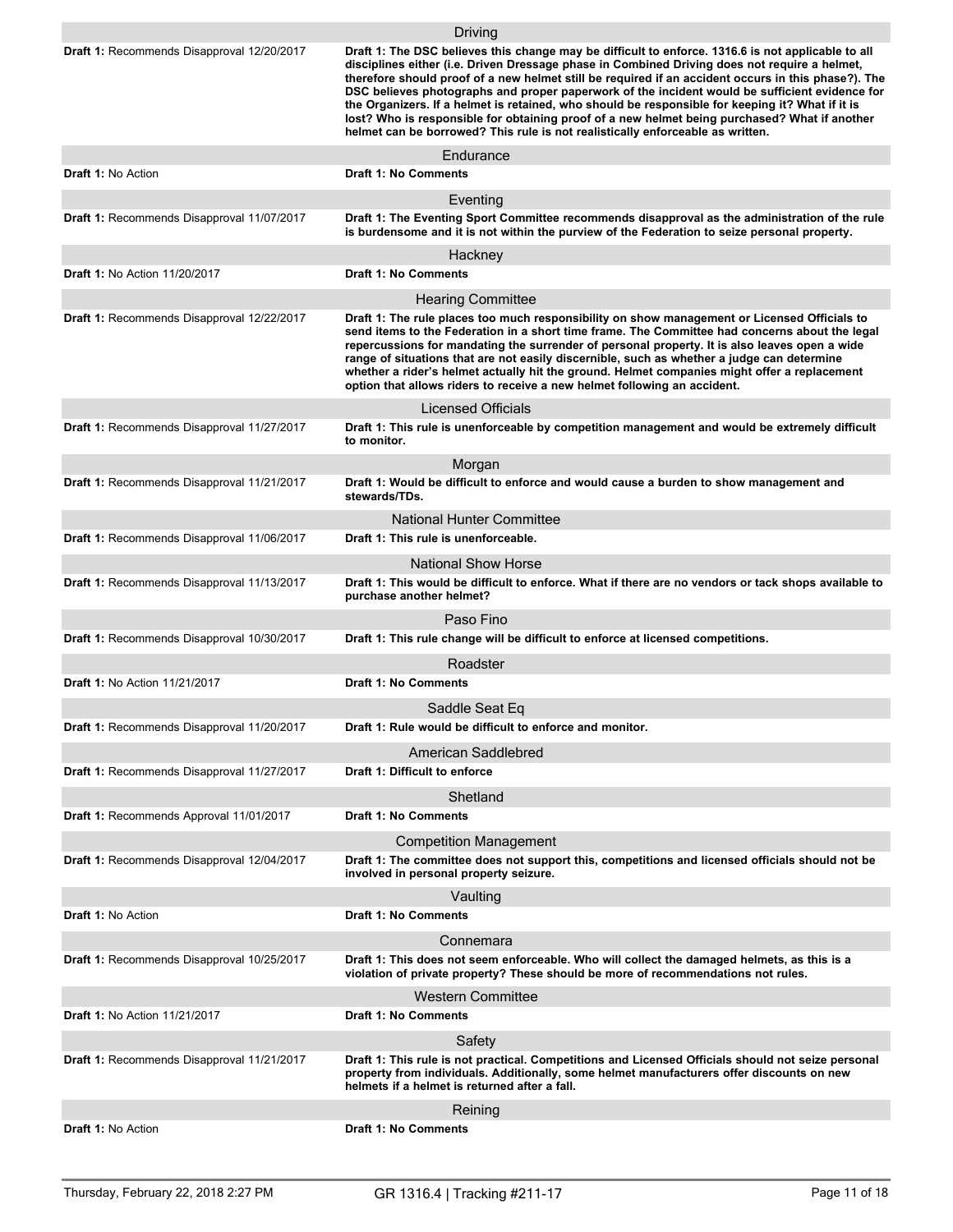|                                            | Friesian                                                                                                                                                                                                                                                                                                                                                                                 |
|--------------------------------------------|------------------------------------------------------------------------------------------------------------------------------------------------------------------------------------------------------------------------------------------------------------------------------------------------------------------------------------------------------------------------------------------|
| Draft 1: Recommends Disapproval 11/14/2017 | Draft 1: Like the intent but would like to see language regarding the ability to borrow a helmet.<br>What if there are no vendors or if the vendor does not have your size?                                                                                                                                                                                                              |
|                                            | Jumper                                                                                                                                                                                                                                                                                                                                                                                   |
| Draft 1: Recommends Disapproval 11/28/2017 | Draft 1: JSC feels we should focus on better education regarding concussions and helmet safety.                                                                                                                                                                                                                                                                                          |
|                                            | <b>USHJA</b>                                                                                                                                                                                                                                                                                                                                                                             |
| Draft 1: Recommends Disapproval 12/14/2017 | Draft 1: This rule change proposal is beyond the scope of the Federation's responsibility, and<br>there are legal ramifications for mandating surrender of personal property.                                                                                                                                                                                                            |
|                                            | <b>Carriage Pleasure Driving</b>                                                                                                                                                                                                                                                                                                                                                         |
| Draft 1: Recommends Disapproval 11/09/2017 | Draft 1: Feels this is unenforceable. If there are no vendors at the show can you borrow a<br>helmet?                                                                                                                                                                                                                                                                                    |
|                                            | Steward-Technical Delegate Committee                                                                                                                                                                                                                                                                                                                                                     |
| Draft 1: Recommends Disapproval 11/29/2017 | Draft 1: This rule is unenforceable by competition management and would be extremely difficult<br>to monitor.                                                                                                                                                                                                                                                                            |
|                                            | <b>English Pleasure</b>                                                                                                                                                                                                                                                                                                                                                                  |
| Draft 1: No Action                         | <b>Draft 1: No Comments</b>                                                                                                                                                                                                                                                                                                                                                              |
|                                            | Welsh                                                                                                                                                                                                                                                                                                                                                                                    |
| Draft 1: Recommends Disapproval 10/25/2017 | Draft 1: How will this data be tracked from one competition to another? Who will verify that the<br>"new" or different helmet is safe to use? There is also the issue of taking someone's personal<br>property when the competition retains the helmet, and often times a manufacturer will provide a<br>discount towards the purchase of a new helmet when the damaged one is returned. |
|                                            | <b>Western Dressage</b>                                                                                                                                                                                                                                                                                                                                                                  |
| Draft 1: Recommends Disapproval 11/07/2017 | Draft 1: This rule would be difficult to enforce. What if you trade in your helmet vs. purchase a<br>new one?                                                                                                                                                                                                                                                                            |
|                                            | Council - Admin & Finance                                                                                                                                                                                                                                                                                                                                                                |
| Draft 1: Recommends Disapproval 01/08/2018 | Draft 1: Difficult to enforce. Not in line with industry standards.                                                                                                                                                                                                                                                                                                                      |
|                                            | Council - Natl Breed & Discipline                                                                                                                                                                                                                                                                                                                                                        |
| Draft 1: Recommends Disapproval 01/04/2018 | <b>Draft 1: No Comments</b>                                                                                                                                                                                                                                                                                                                                                              |
|                                            | Council - Intl Discipline                                                                                                                                                                                                                                                                                                                                                                |
| Draft 1: Recommends Disapproval 12/21/2017 | Draft 1: It is not the responsibility of the USEF to retain a helmet and decide if it is unfit for use.                                                                                                                                                                                                                                                                                  |
|                                            | Governance                                                                                                                                                                                                                                                                                                                                                                               |
| <b>Draft 1: No Action</b>                  | <b>Draft 1: No Comments</b>                                                                                                                                                                                                                                                                                                                                                              |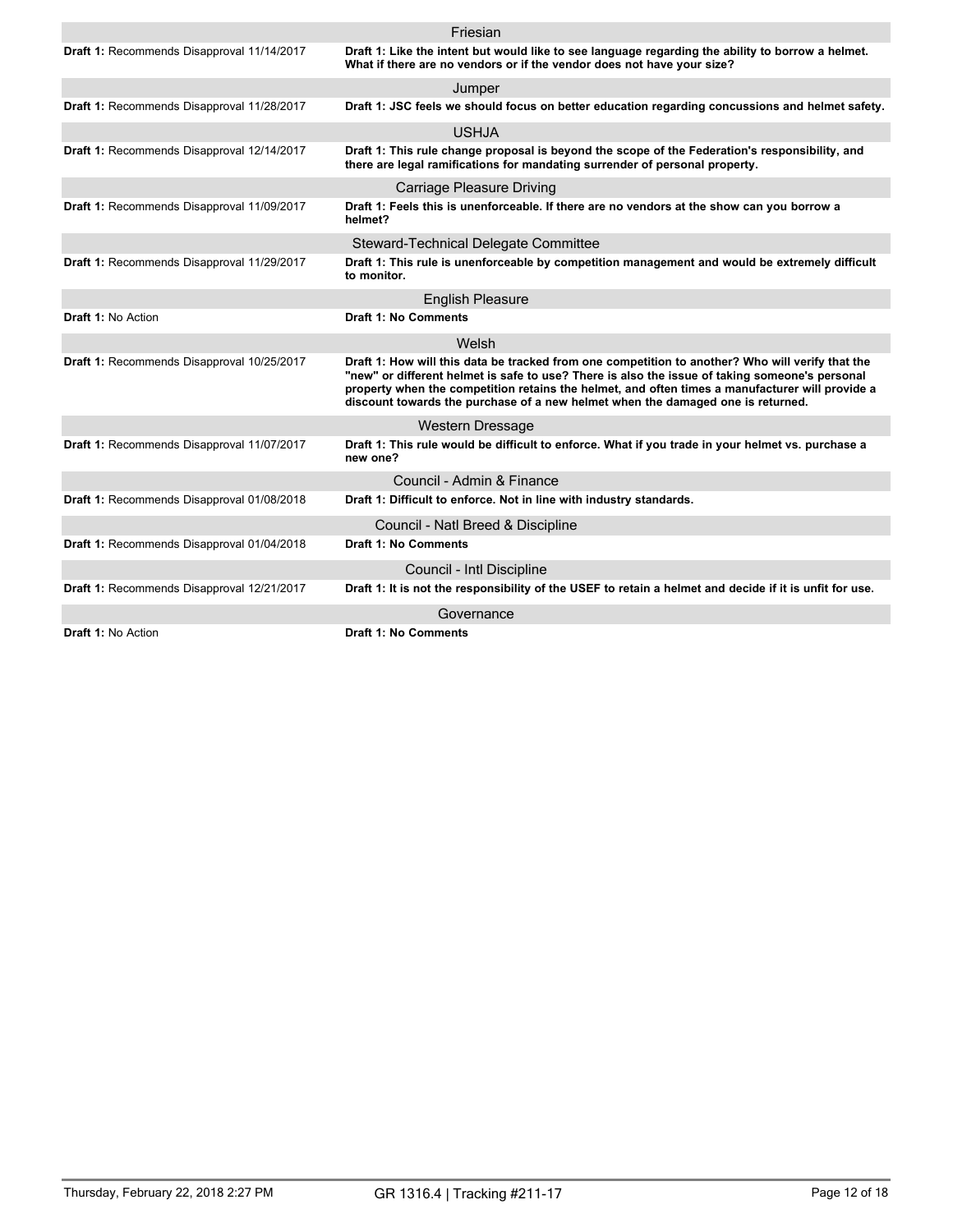| <b>Rule Change Type</b>                                                                                                                                                                                                                                                                                                                                                                                                                                                                                                                                                                                                                                                                                                                                                                                                                                                                                                                                                                                                                                                                                                                                                                                                                                                                                      | <b>Effective Date</b>    | <b>Draft Received</b>                                                                                                                                                                                                                                                                                                                                                              | <b>Board Action</b>                                                                               |  |  |  |  |  |  |
|--------------------------------------------------------------------------------------------------------------------------------------------------------------------------------------------------------------------------------------------------------------------------------------------------------------------------------------------------------------------------------------------------------------------------------------------------------------------------------------------------------------------------------------------------------------------------------------------------------------------------------------------------------------------------------------------------------------------------------------------------------------------------------------------------------------------------------------------------------------------------------------------------------------------------------------------------------------------------------------------------------------------------------------------------------------------------------------------------------------------------------------------------------------------------------------------------------------------------------------------------------------------------------------------------------------|--------------------------|------------------------------------------------------------------------------------------------------------------------------------------------------------------------------------------------------------------------------------------------------------------------------------------------------------------------------------------------------------------------------------|---------------------------------------------------------------------------------------------------|--|--|--|--|--|--|
| Standard                                                                                                                                                                                                                                                                                                                                                                                                                                                                                                                                                                                                                                                                                                                                                                                                                                                                                                                                                                                                                                                                                                                                                                                                                                                                                                     | 12/1/2018                | 6/6/2017                                                                                                                                                                                                                                                                                                                                                                           | Disapproved 1/20/2018                                                                             |  |  |  |  |  |  |
|                                                                                                                                                                                                                                                                                                                                                                                                                                                                                                                                                                                                                                                                                                                                                                                                                                                                                                                                                                                                                                                                                                                                                                                                                                                                                                              |                          |                                                                                                                                                                                                                                                                                                                                                                                    |                                                                                                   |  |  |  |  |  |  |
|                                                                                                                                                                                                                                                                                                                                                                                                                                                                                                                                                                                                                                                                                                                                                                                                                                                                                                                                                                                                                                                                                                                                                                                                                                                                                                              |                          |                                                                                                                                                                                                                                                                                                                                                                                    |                                                                                                   |  |  |  |  |  |  |
|                                                                                                                                                                                                                                                                                                                                                                                                                                                                                                                                                                                                                                                                                                                                                                                                                                                                                                                                                                                                                                                                                                                                                                                                                                                                                                              |                          | <b>Proposed Change</b>                                                                                                                                                                                                                                                                                                                                                             |                                                                                                   |  |  |  |  |  |  |
| AR106 Shoeing Regulations, Arti cial Markings and Appliances [CHAPTER SUBCHAPTER AR-1 GENERAL SECTION]                                                                                                                                                                                                                                                                                                                                                                                                                                                                                                                                                                                                                                                                                                                                                                                                                                                                                                                                                                                                                                                                                                                                                                                                       |                          |                                                                                                                                                                                                                                                                                                                                                                                    |                                                                                                   |  |  |  |  |  |  |
| AR106 Shoeing Regulations, Arti cial Markings and Appliances<br>1. Any machine made shoe (keg), or handmade shoe made of magnetic steel, mild steel, aluminum, rubber or other non-metallic shoe is allowed. Shoes<br>made of tungsten carbide are prohibited.<br>a. No part of the shoe may exceed the dimensions of 3/8 inch thick by 1 1/8 inches wide (nail heads and/or toe clips are not considered when measuring<br>the shoe). Aluminum, rubber or other non-metallic shoes are exempt from the dimension requirements.<br>b. In the case of a bar shoe, there may be only one bar, which must be either a straight bar, or an egg bar.<br>1. A straight bar can be located anywhere within the circumference of the shoe.<br>2. The egg bar is de ned as an uninterrupted, oval shaped shoe.<br>3. A bar is part of the shoe and must not exceed the dimensions of 3/8" thick by 1 1/8" wide at any point on the shoe, nor may the bar extend below the<br>ground surface of the shoe.<br>c. If a shoe band is used, it may be attached to either the shoe, or the pad if present. Shoe bands are disallowed.                                                                                                                                                                                       |                          |                                                                                                                                                                                                                                                                                                                                                                                    |                                                                                                   |  |  |  |  |  |  |
|                                                                                                                                                                                                                                                                                                                                                                                                                                                                                                                                                                                                                                                                                                                                                                                                                                                                                                                                                                                                                                                                                                                                                                                                                                                                                                              | <b>Proponent Details</b> |                                                                                                                                                                                                                                                                                                                                                                                    | <b>Contact Information</b>                                                                        |  |  |  |  |  |  |
|                                                                                                                                                                                                                                                                                                                                                                                                                                                                                                                                                                                                                                                                                                                                                                                                                                                                                                                                                                                                                                                                                                                                                                                                                                                                                                              | <b>Catherine West</b>    |                                                                                                                                                                                                                                                                                                                                                                                    | <b>Catherine West</b>                                                                             |  |  |  |  |  |  |
|                                                                                                                                                                                                                                                                                                                                                                                                                                                                                                                                                                                                                                                                                                                                                                                                                                                                                                                                                                                                                                                                                                                                                                                                                                                                                                              |                          |                                                                                                                                                                                                                                                                                                                                                                                    | Thearabiancoalition@gmail.com                                                                     |  |  |  |  |  |  |
| Rule Change Intent                                                                                                                                                                                                                                                                                                                                                                                                                                                                                                                                                                                                                                                                                                                                                                                                                                                                                                                                                                                                                                                                                                                                                                                                                                                                                           |                          |                                                                                                                                                                                                                                                                                                                                                                                    |                                                                                                   |  |  |  |  |  |  |
| Hoof health and maintenance is a primary equine welfare concern. A common adage in horsemanship is "No hoof, no horse!" Hoof bands are solely used to<br>ensure a shoe/shoeing package remains attached to a hoof otherwise without the strength to hold a nailed on shoe, some report the use of a hoof band is to<br>prevent the hoof wall from tearing away from the internal structure. This further illuminates unhealthy connective tissues and the weakened tubules conforming<br>the hoof wall. This explanation alone demonstrates the understanding that hoof bands are, indeed, utilized to force an unhealthy hoof to hold a shoe. This is,<br>without fail, a hoof health issue such the hoof wall is so compromised and unhealthy the wall's inherent weakness cannot withstand the stress of a nailed on<br>shoe/show package. As it's the primary goal of competition for horses to compete sound and healthy, hoof bands are contraindicative to supporting this<br>equine welfare goal. Horses with a lack of hoof health to hold a shoe/shoeing package, as intended, without further aid should be in hoof rehab to rebuild hoof<br>health, and should not be in the completion ring until healthy enough to do so without aids socially, and physically, masking a lack of needed care. |                          |                                                                                                                                                                                                                                                                                                                                                                                    |                                                                                                   |  |  |  |  |  |  |
| <b>Linked Rules</b><br><b>Comments</b><br>Web: shoe bands                                                                                                                                                                                                                                                                                                                                                                                                                                                                                                                                                                                                                                                                                                                                                                                                                                                                                                                                                                                                                                                                                                                                                                                                                                                    |                          |                                                                                                                                                                                                                                                                                                                                                                                    |                                                                                                   |  |  |  |  |  |  |
| <b>Committee Actions</b>                                                                                                                                                                                                                                                                                                                                                                                                                                                                                                                                                                                                                                                                                                                                                                                                                                                                                                                                                                                                                                                                                                                                                                                                                                                                                     |                          |                                                                                                                                                                                                                                                                                                                                                                                    |                                                                                                   |  |  |  |  |  |  |
|                                                                                                                                                                                                                                                                                                                                                                                                                                                                                                                                                                                                                                                                                                                                                                                                                                                                                                                                                                                                                                                                                                                                                                                                                                                                                                              |                          | Arabian                                                                                                                                                                                                                                                                                                                                                                            |                                                                                                   |  |  |  |  |  |  |
| Draft 1: Recommends Disapproval 08/01/2017                                                                                                                                                                                                                                                                                                                                                                                                                                                                                                                                                                                                                                                                                                                                                                                                                                                                                                                                                                                                                                                                                                                                                                                                                                                                   |                          | Draft 1: Shoe bands were discussed at length during the AHA shoeing study and it was<br>determined there are benefits to shoe bands. Shoe bands help secure normal shoes to the hoof<br>necessary to secure a shoe to a hoof that has sustained damage from throwing a shoe. It is<br>important to note that bands are only tightened when horses are worked and have no impact on | of those with various hoof wall issues. Additionally, it was noted that shoes bands are sometimes |  |  |  |  |  |  |

**Draft 1:** Recommends Disapproval 12/05/2017

**Draft 1: The Council noted that AHA had done studies to investigate shoeing and found that bands are helpful. The Council therefore supports the recommendation to disapprove from the technical committee** Council - Natl Breed & Discipline

**the horses well-being.**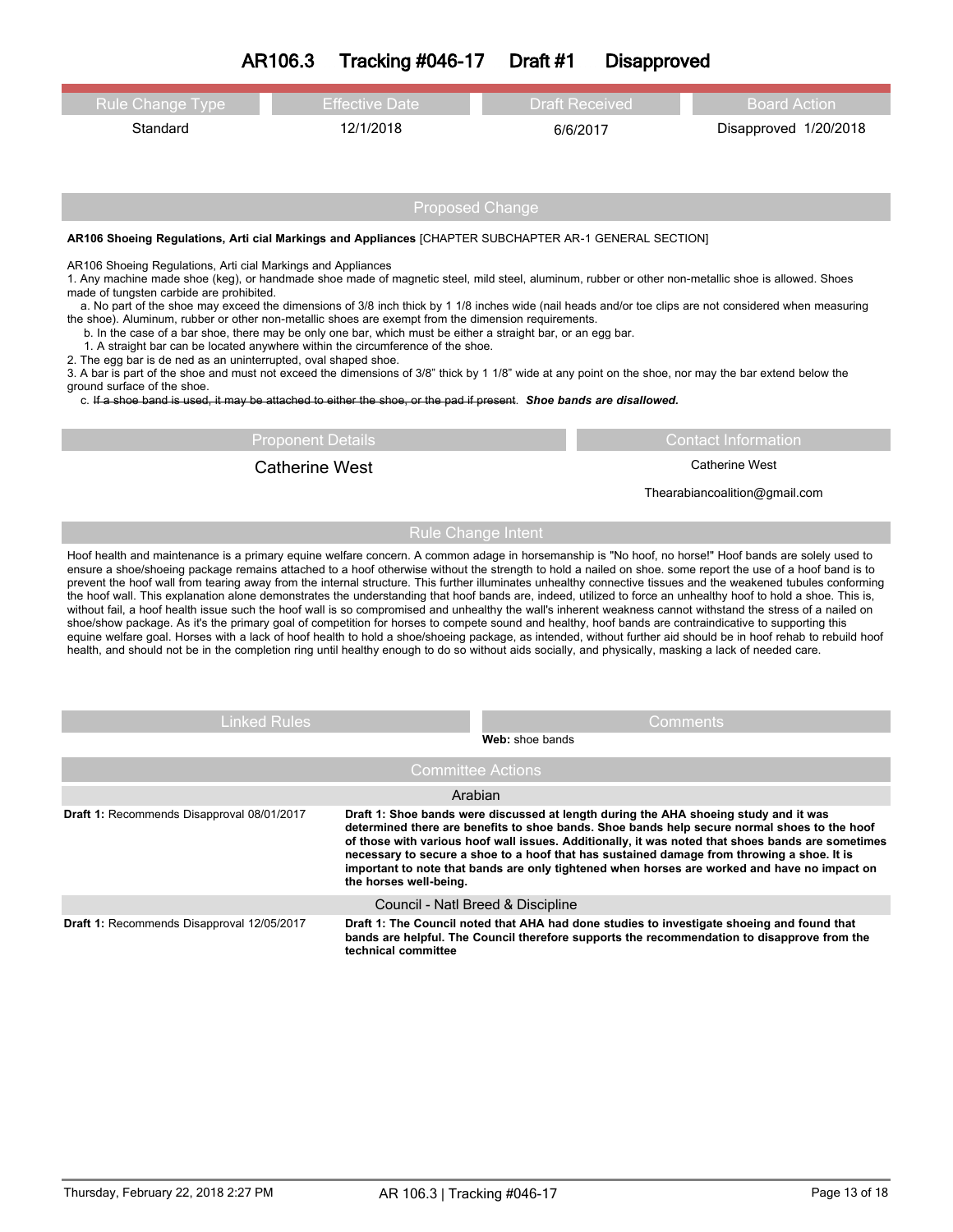# **AR115.1 Tracking #045-17 Draft #1 Disapproved**

| <b>Rule Change Type</b> | <b>Effective Date</b> | <b>Draft Received</b>             | Board Action |  |
|-------------------------|-----------------------|-----------------------------------|--------------|--|
| Standard                | 12/1/2018             | Disapproved 1/20/2018<br>6/6/2017 |              |  |
|                         |                       |                                   |              |  |

Proposed Change

**AR115 Penalties/Eliminations** [CHAPTER AR SUBCHAPTER AR-2 PUREBRED ARABIAN BREEDING/GELDING IN-HAND SECTION]

#### AR115 Penalties/Eliminations

1. There can be no contact of the whip to the horse, any contact shall result in elimination from judging consideration by the Judge. "Intimidation": A horse that appears to be intimidated by its handler will be penalized. This may include but is not limited to, the horse's tension level leading to the whites of their eyes showing, crouching, cowering, quivering, withdrawing and buckling their knees. "Withdrawing": During the period of judging, any point at which the horse moves away from the handler in an intimidated manner. Moving away from the handler in any manner, including leaning backwards, such that one front leg and one back leg are no longer perpendicular to the ground, is withdrawing. "Hard Standup": The hard standup is any overtly tense position in which intimidation, as defined, occurs in part or in whole. Judge(s) may excuse any entry deemed in violation of any of these restrictions.

# Catherine West **Catherine West** Catherine West

Proponent Details Contact Information

Thearabiancoalition@gmail.com

## Rule Change Intent

The intent of this rule change is to further define intimidation to include aspects of the the hard standup and to eradicate the hard standup in the Arabian horse Halter Division. In 2016, the USEF Hearing Committe spoke to the intimidation and abuses in halter being possibly linked to the hard stand up. Since that April 2016 ruling, highly regarded judges such as Cindy Reich have come forth in the Arabian horse publication, the Arabian Horse World, speaking out against the hard standup. Trainers such as internationally acclaimed, Michael Byatt has commented, in Arabian Horse World publications, on the harshness required to accomplish the hard stand up as being detrimental to horses, as well as the exclusion of many amateurs and breeders due to what's required to train this standup. Over all, the consensus amongst many of our horsemen is the hard standup is a problem for our horses, spectators, and amateurs. Speaking to the USEF Sportsmanship Charter, amateurs are the equine competition's lifeblood and should be a focus in all we do. The lack of ability for an amateur to compete fairly in our halter division bc of the extraordinary skill set it requires to teach a hard standup without abuse is one of our most important corrective goals. The hard standup is rarely, if ever achieved in training or showing without intimidation, now defined by USEF as abusive. Teaching amateurs to become abusive to be considered competitive is contraindicative of all of the goals, mission and vision statements of our organizations.

| Linked Rules                                                                                                                                                                                                                                                                                                                                                                                                                          | <b>Comments</b><br><b>Web:</b> intimidation                   |  |
|---------------------------------------------------------------------------------------------------------------------------------------------------------------------------------------------------------------------------------------------------------------------------------------------------------------------------------------------------------------------------------------------------------------------------------------|---------------------------------------------------------------|--|
|                                                                                                                                                                                                                                                                                                                                                                                                                                       | <b>Committee Actions</b>                                      |  |
|                                                                                                                                                                                                                                                                                                                                                                                                                                       | Arabian                                                       |  |
| Draft 1: The language addressed is repetitive, the rule already covers 'withdrawing' and moving<br>Draft 1: Recommends Disapproval 08/01/2017<br>away from the handler. While the whites of the eye is not a favorable breed characteristic many<br>horses naturally show the whites of the eye, making the rule difficult to inforce. It was also noted<br>that this topic is discussed and addressed at judges clinics and schools. |                                                               |  |
|                                                                                                                                                                                                                                                                                                                                                                                                                                       | Council - Natl Breed & Discipline                             |  |
| Draft 1: Recommends Disapproval 12/05/2017                                                                                                                                                                                                                                                                                                                                                                                            | Draft 1: The additional language being proposed is repetitive |  |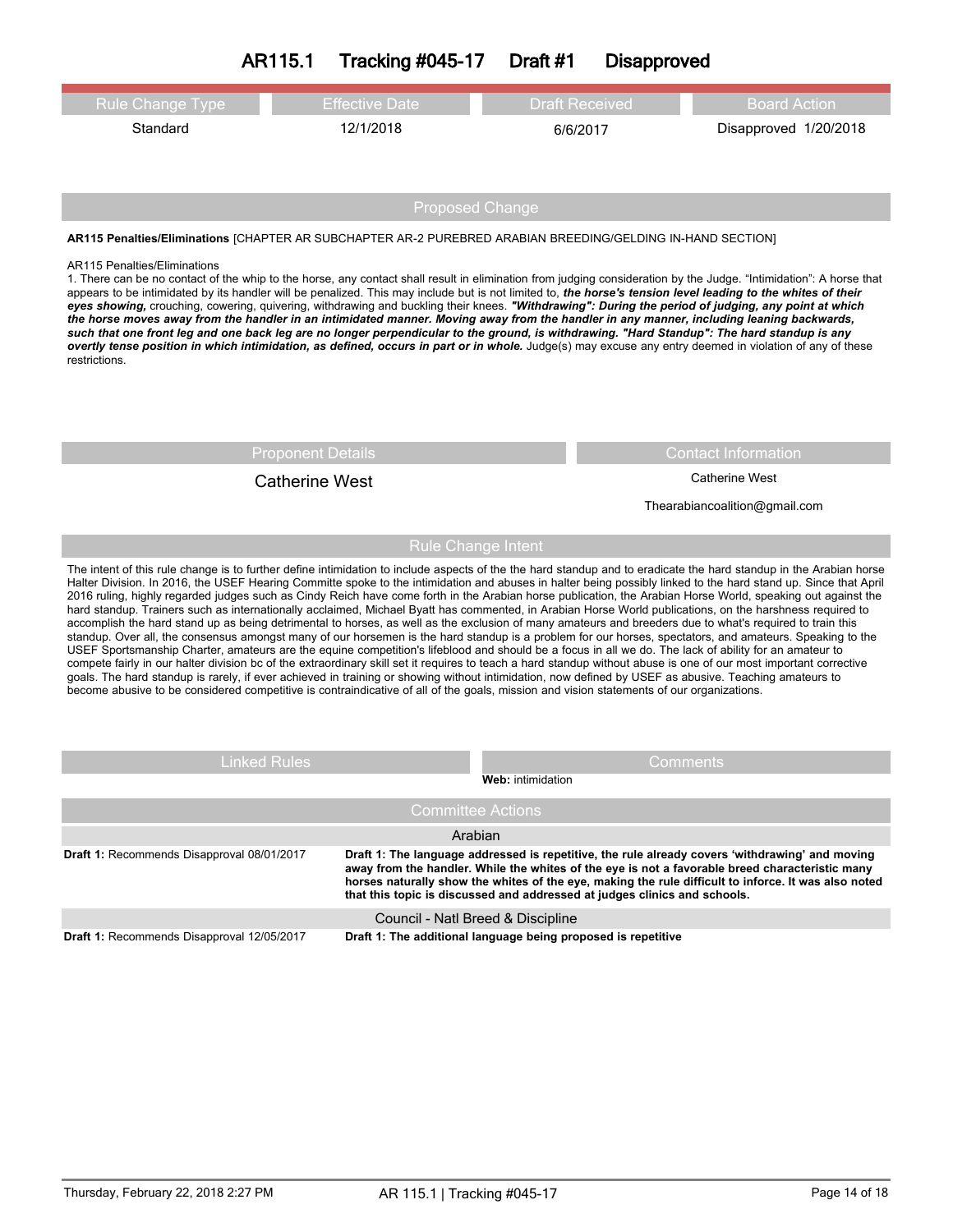| <b>Rule Change Type</b>                                                                                                                                                                                                                                                                                                                                                                                                                                                                                                                                                                                                                                                                                                                                                                                                                                                                                                                                                                                                                                                                                                                                                                                                                                                                                                                                                                                                                                                                                                                                                                                                                                                                                                                                                                                                                                                                     | <b>Effective Date</b>                                  | <b>Draft Received</b> | <b>Board Action</b>           |  |  |  |  |  |  |
|---------------------------------------------------------------------------------------------------------------------------------------------------------------------------------------------------------------------------------------------------------------------------------------------------------------------------------------------------------------------------------------------------------------------------------------------------------------------------------------------------------------------------------------------------------------------------------------------------------------------------------------------------------------------------------------------------------------------------------------------------------------------------------------------------------------------------------------------------------------------------------------------------------------------------------------------------------------------------------------------------------------------------------------------------------------------------------------------------------------------------------------------------------------------------------------------------------------------------------------------------------------------------------------------------------------------------------------------------------------------------------------------------------------------------------------------------------------------------------------------------------------------------------------------------------------------------------------------------------------------------------------------------------------------------------------------------------------------------------------------------------------------------------------------------------------------------------------------------------------------------------------------|--------------------------------------------------------|-----------------------|-------------------------------|--|--|--|--|--|--|
| Standard                                                                                                                                                                                                                                                                                                                                                                                                                                                                                                                                                                                                                                                                                                                                                                                                                                                                                                                                                                                                                                                                                                                                                                                                                                                                                                                                                                                                                                                                                                                                                                                                                                                                                                                                                                                                                                                                                    | 12/1/2018                                              | 6/6/2017              | Disapproved 1/20/2018         |  |  |  |  |  |  |
|                                                                                                                                                                                                                                                                                                                                                                                                                                                                                                                                                                                                                                                                                                                                                                                                                                                                                                                                                                                                                                                                                                                                                                                                                                                                                                                                                                                                                                                                                                                                                                                                                                                                                                                                                                                                                                                                                             |                                                        |                       |                               |  |  |  |  |  |  |
|                                                                                                                                                                                                                                                                                                                                                                                                                                                                                                                                                                                                                                                                                                                                                                                                                                                                                                                                                                                                                                                                                                                                                                                                                                                                                                                                                                                                                                                                                                                                                                                                                                                                                                                                                                                                                                                                                             |                                                        |                       |                               |  |  |  |  |  |  |
|                                                                                                                                                                                                                                                                                                                                                                                                                                                                                                                                                                                                                                                                                                                                                                                                                                                                                                                                                                                                                                                                                                                                                                                                                                                                                                                                                                                                                                                                                                                                                                                                                                                                                                                                                                                                                                                                                             | <b>Proposed Change</b>                                 |                       |                               |  |  |  |  |  |  |
| AR116 Procedure [CHAPTER SUBCHAPTER AR-2 PUREBRED ARABIAN BREEDING/GELDING IN-HAND SECTION]                                                                                                                                                                                                                                                                                                                                                                                                                                                                                                                                                                                                                                                                                                                                                                                                                                                                                                                                                                                                                                                                                                                                                                                                                                                                                                                                                                                                                                                                                                                                                                                                                                                                                                                                                                                                 |                                                        |                       |                               |  |  |  |  |  |  |
| AR116 Procedure<br>1. The following procedures shall be followed in all Breeding/In-Hand classes. Exception: Sport Horse In-Hand Classes see AR176<br>2. A horse must be handled and shown throughout an entire class by only one and the same person, except that a substi- tute handler may be used if, during<br>a class, the original handler becomes ill or is injured. Time allowed for the change of handler shall be in accordance with AR108 Time Out Rules No handler<br>may show more than one horse per class.<br>3. Handlers are expected to keep a reasonable clearance between horses and judges should modify the alignment of horses to achieve that clearance.<br>Further judging will not commence until the Call Judge approves the placement and spacing of all horses.<br>4. Breeding/In-Hand horses are not to be stretched. A horse is considered not stretched if all four feet are at on the ground and at least one front and one rear<br>cannon bone is perpendicular to the ground, as well, the horse's muzzle should not rise equal to or above the horse's eye during the standup.<br>5. All class entrants must be in a "controlled paddock" outside the ring until entering the ring individually in the desig- nated order of go. A "controlled<br>paddock" is an area designated by show management outside the competition ring for Breeding/Gelding In-Hand classes. The USEF steward and/or the Show<br>Commission shall supervise this area. Only one speci ed person appointed by the show committee shall be in the controlled paddock to assist with the<br>entrance(s) into the arena.<br>6. Competition management shall have the option of choosing a or b of the following class procedures: a. In the Ring Class Procedure.<br>1. Judging begins when the rst horse enters the ring. From the moment the horse enters the ring its movement |                                                        |                       |                               |  |  |  |  |  |  |
|                                                                                                                                                                                                                                                                                                                                                                                                                                                                                                                                                                                                                                                                                                                                                                                                                                                                                                                                                                                                                                                                                                                                                                                                                                                                                                                                                                                                                                                                                                                                                                                                                                                                                                                                                                                                                                                                                             | <b>Proponent Details</b><br><b>Contact Information</b> |                       |                               |  |  |  |  |  |  |
|                                                                                                                                                                                                                                                                                                                                                                                                                                                                                                                                                                                                                                                                                                                                                                                                                                                                                                                                                                                                                                                                                                                                                                                                                                                                                                                                                                                                                                                                                                                                                                                                                                                                                                                                                                                                                                                                                             | <b>Catherine West</b>                                  |                       | <b>Catherine West</b>         |  |  |  |  |  |  |
|                                                                                                                                                                                                                                                                                                                                                                                                                                                                                                                                                                                                                                                                                                                                                                                                                                                                                                                                                                                                                                                                                                                                                                                                                                                                                                                                                                                                                                                                                                                                                                                                                                                                                                                                                                                                                                                                                             |                                                        |                       | Thearabiancoalition@gmail.com |  |  |  |  |  |  |
|                                                                                                                                                                                                                                                                                                                                                                                                                                                                                                                                                                                                                                                                                                                                                                                                                                                                                                                                                                                                                                                                                                                                                                                                                                                                                                                                                                                                                                                                                                                                                                                                                                                                                                                                                                                                                                                                                             | <b>Rule Change Intent</b>                              |                       |                               |  |  |  |  |  |  |
| The intent of this rule change is to further define "stretched out" to include aspects of the the hard standup and to eradicate the hard standup in the Arabian<br>horse Halter Division. In 2016, the USEF Hearing Committe spoke to the intimidation and abuses in halter being possibly linked to the hard stand up. Since<br>that April 2016 ruling, highly regarded judges such as Cindy Reich have come forth in the Arabian horse publication, the Arabian Horse World, speaking out<br>against the hard standup. Trainers such as internationally acclaimed, Michael Byatt has commented, in Arabian Horse World publications, on the harshness<br>required to accomplish the hard stand up as being detrimental to horses, as well as the exclusion of many amateurs and breeders due to what's required to<br>train this standup. Over all, the consensus amongst many of our horsemen is the hard standup is a problem for our horses, spectators, and amateurs.<br>Speaking to the USEF Sportsmanship Charter, amateurs are the equine competition's lifeblood and should be a focus in all we do. The lack of ability for an<br>amateur to compete fairly in our halter division bc of the extraordinary skill set it requires to teach a hard standup without abuse is one of our most important<br>corrective goals. The hard standup is rarely, if ever achieved in training or showing without intimidation, now defined by USEF as abusive. Teaching amateurs<br>to become abusive to be considered competitive is contraindicative of all of the goals, mission and vision statements of our organizations.                                                                                                                                                                                                                                                              |                                                        |                       |                               |  |  |  |  |  |  |
| <b>Linked Rules</b>                                                                                                                                                                                                                                                                                                                                                                                                                                                                                                                                                                                                                                                                                                                                                                                                                                                                                                                                                                                                                                                                                                                                                                                                                                                                                                                                                                                                                                                                                                                                                                                                                                                                                                                                                                                                                                                                         |                                                        |                       | Comments                      |  |  |  |  |  |  |
|                                                                                                                                                                                                                                                                                                                                                                                                                                                                                                                                                                                                                                                                                                                                                                                                                                                                                                                                                                                                                                                                                                                                                                                                                                                                                                                                                                                                                                                                                                                                                                                                                                                                                                                                                                                                                                                                                             |                                                        | Web: stretching       |                               |  |  |  |  |  |  |

|                                            | <b>IVED.</b> SUCIUIIIIU                                                                                                                                                                                                                    |
|--------------------------------------------|--------------------------------------------------------------------------------------------------------------------------------------------------------------------------------------------------------------------------------------------|
|                                            | Committee Actions                                                                                                                                                                                                                          |
|                                            | Arabian                                                                                                                                                                                                                                    |
| Draft 1: Recommends Disapproval 08/01/2017 | Draft 1: The current rule clearly addresses horses are not to be stretched. The additional<br>language is not necessary and would be difficult to inforce due to horses being expressive and<br>naturally raising head to a certain point. |
|                                            | Council - Natl Breed & Discipline                                                                                                                                                                                                          |
| Draft 1: Recommends Disapproval 12/05/2017 | Draft 1: The additional language is not enforceable as horses may raise or lower that head at any<br>time                                                                                                                                  |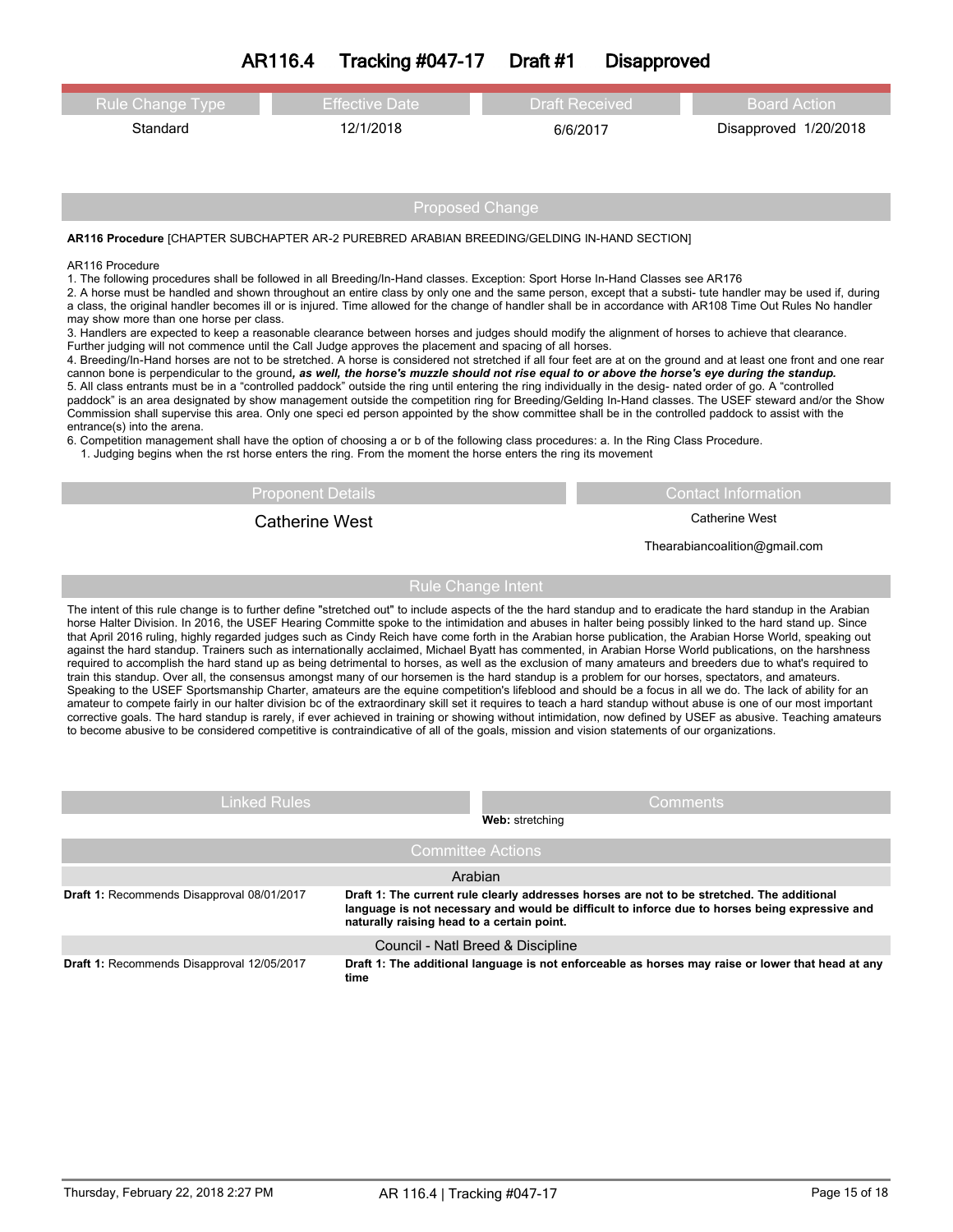|                                                                                                                                                                                                                                                                                                                                                             | <b>DR121</b><br><b>Tracking #355-17</b> | Draft #1               | <b>Disapproved</b>         |                                                                                                                                                                                                                                                                                                                                     |  |
|-------------------------------------------------------------------------------------------------------------------------------------------------------------------------------------------------------------------------------------------------------------------------------------------------------------------------------------------------------------|-----------------------------------------|------------------------|----------------------------|-------------------------------------------------------------------------------------------------------------------------------------------------------------------------------------------------------------------------------------------------------------------------------------------------------------------------------------|--|
| <b>Rule Change Type</b>                                                                                                                                                                                                                                                                                                                                     | <b>Effective Date</b>                   | <b>Draft Received</b>  |                            | <b>Board Action</b>                                                                                                                                                                                                                                                                                                                 |  |
| Standard                                                                                                                                                                                                                                                                                                                                                    | 12/1/2018                               |                        | 10/3/2017                  | Disapproved 1/20/2018                                                                                                                                                                                                                                                                                                               |  |
|                                                                                                                                                                                                                                                                                                                                                             |                                         |                        |                            |                                                                                                                                                                                                                                                                                                                                     |  |
|                                                                                                                                                                                                                                                                                                                                                             |                                         | <b>Proposed Change</b> |                            |                                                                                                                                                                                                                                                                                                                                     |  |
| Cornell Collar Approval [CHAPTER DR121]                                                                                                                                                                                                                                                                                                                     |                                         |                        |                            |                                                                                                                                                                                                                                                                                                                                     |  |
| Throat support devices such as Cornell Collars are allowed; provided a written statement from a veterinarinaian certifying that the Horse requires such a<br>device for welfare reasons is received by the USEF prior to the competition. A copy of the statement must be retained at all times for inspection during the<br>competition.                   |                                         |                        |                            |                                                                                                                                                                                                                                                                                                                                     |  |
| <b>Proponent Details</b>                                                                                                                                                                                                                                                                                                                                    |                                         |                        | <b>Contact Information</b> |                                                                                                                                                                                                                                                                                                                                     |  |
| Andrea Kaplan                                                                                                                                                                                                                                                                                                                                               |                                         |                        | Andrea Waxler Kaplan       |                                                                                                                                                                                                                                                                                                                                     |  |
|                                                                                                                                                                                                                                                                                                                                                             |                                         |                        | andreawaxler@comcast.net   |                                                                                                                                                                                                                                                                                                                                     |  |
|                                                                                                                                                                                                                                                                                                                                                             |                                         | Rule Change Intent     |                            |                                                                                                                                                                                                                                                                                                                                     |  |
| racing in the US, Australia, South Africa, Canada to name a few. It is also approved for use in competition by the FEI:                                                                                                                                                                                                                                     |                                         |                        |                            | Dorsal Displacement of the Soft Palate (DDSP) causes the horse's soft palate to flip up and over their windpipe during exercise, cutting off breathing. A simple<br>piece of tack, the Cornell Collar, lifts the larynx up and forward so the soft palate cannot obstruct the windpipe. This device has been deemed legal for horse |  |
| http://inside.fei.org/sites/default/files/VRs%202017 Clean%20Version.pdf<br>Article 1035 page 56; #3                                                                                                                                                                                                                                                        |                                         |                        |                            |                                                                                                                                                                                                                                                                                                                                     |  |
| a device for welfare reasons is received by the FEI Veterinary Department, at least 4 weeks before first use at an Event. A copy of the statement must be<br>retained at all times for inspection during an Event."                                                                                                                                         |                                         |                        |                            | "3. Throat support devices such as Cornell collars are allowed; provided a written statement from a veterinary surgeon certifying that the Horse requires such                                                                                                                                                                      |  |
| Horse's with DDSP have a mechanical issue with their throat that is permanent but can be simply remedied. Without the Cornell Collar they experience<br>extreme exercise intolerance. The collar is carefully adjusted so there is no tightness. See instructions for properly fitting the collar and the video here:<br>http://vet-aire.com/p/instructions |                                         |                        |                            |                                                                                                                                                                                                                                                                                                                                     |  |

Allows horses diagnosed with dorsal displacement of the soft palate to compete

| <b>Linked Rules</b>                        |                           | Comments                                                                                                                                                                                                                                                                                                                                                                                                                                                                                                                                                                                                                                                                                                                                                                                                                                                                              |  |  |
|--------------------------------------------|---------------------------|---------------------------------------------------------------------------------------------------------------------------------------------------------------------------------------------------------------------------------------------------------------------------------------------------------------------------------------------------------------------------------------------------------------------------------------------------------------------------------------------------------------------------------------------------------------------------------------------------------------------------------------------------------------------------------------------------------------------------------------------------------------------------------------------------------------------------------------------------------------------------------------|--|--|
|                                            |                           |                                                                                                                                                                                                                                                                                                                                                                                                                                                                                                                                                                                                                                                                                                                                                                                                                                                                                       |  |  |
|                                            | <b>Committee Actions</b>  |                                                                                                                                                                                                                                                                                                                                                                                                                                                                                                                                                                                                                                                                                                                                                                                                                                                                                       |  |  |
|                                            | Dressage                  |                                                                                                                                                                                                                                                                                                                                                                                                                                                                                                                                                                                                                                                                                                                                                                                                                                                                                       |  |  |
| Draft 1: Recommends Disapproval 05/16/2017 |                           | Draft 1: Cornell Collars are not permitted during FEI Dressage Events for horses during the<br>Dressage test and in warmup, which would include training and lunging. Additionally, there are<br>no peer-reviewed studies on the effects of the Cornell Collar with horses in a dressage headset.<br>Allowing this device in warm-up and the competition ring could create horse welfare concerns<br>due to the pressure and constriction it causes in the throat area. Several racing jurisdictions<br>allow this device; however, those horses are performing with an extended poll angle, which is<br>significantly different to the poll flexion and neck position required for Dressage. This Committee<br>is strongly against allowing equipment or devices that influence the horse to open/close at the<br>throatlatch or any other type of action that would affect flexion. |  |  |
|                                            | Council - Intl Discipline |                                                                                                                                                                                                                                                                                                                                                                                                                                                                                                                                                                                                                                                                                                                                                                                                                                                                                       |  |  |
| Draft 1: Recommends Disapproval 12/21/2017 |                           | Draft 1: There are no peer-reviewed studies on the effects of the Cornell Collar with horses in a<br>dressage headset. Allowing this device in warm-up and the competition ring could create horse<br>welfare concerns due to the pressure and constriction in the throat area.                                                                                                                                                                                                                                                                                                                                                                                                                                                                                                                                                                                                       |  |  |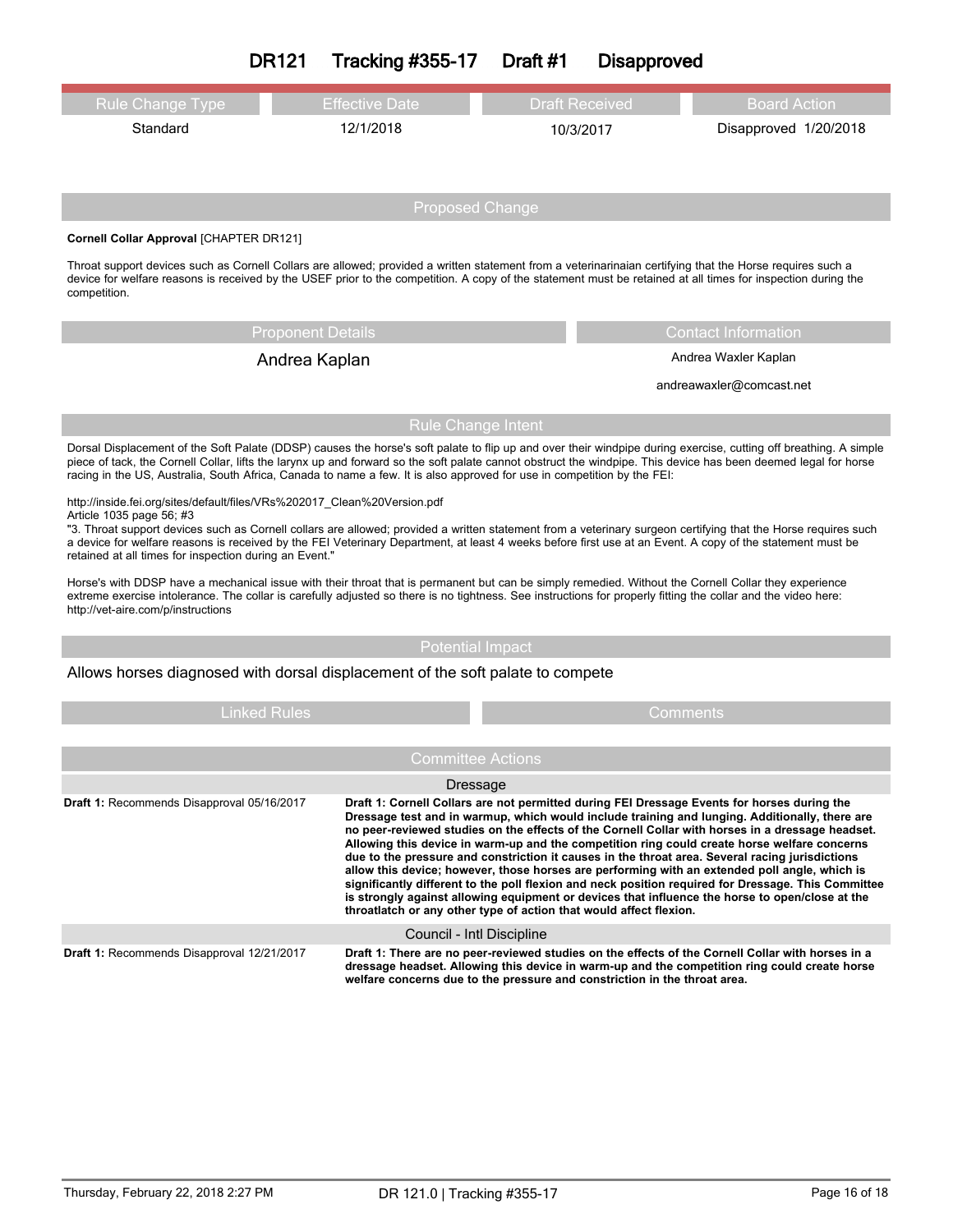|                                                                                                                                                                                                                                                                                                                                                                                                                                                                                                                                                                                                                                                                                           | <b>EV115</b>             | <b>Tracking #044-17</b>                                       | Draft #1         | <b>Disapproved</b>    |                                                                                             |
|-------------------------------------------------------------------------------------------------------------------------------------------------------------------------------------------------------------------------------------------------------------------------------------------------------------------------------------------------------------------------------------------------------------------------------------------------------------------------------------------------------------------------------------------------------------------------------------------------------------------------------------------------------------------------------------------|--------------------------|---------------------------------------------------------------|------------------|-----------------------|---------------------------------------------------------------------------------------------|
| <b>Rule Change Type</b>                                                                                                                                                                                                                                                                                                                                                                                                                                                                                                                                                                                                                                                                   |                          | <b>Effective Date</b>                                         |                  | <b>Draft Received</b> | <b>Board Action</b>                                                                         |
| Standard                                                                                                                                                                                                                                                                                                                                                                                                                                                                                                                                                                                                                                                                                  |                          | 12/1/2018                                                     |                  | 6/1/2017              | Disapproved 1/20/2018                                                                       |
|                                                                                                                                                                                                                                                                                                                                                                                                                                                                                                                                                                                                                                                                                           |                          |                                                               |                  |                       |                                                                                             |
|                                                                                                                                                                                                                                                                                                                                                                                                                                                                                                                                                                                                                                                                                           |                          | <b>Proposed Change</b>                                        |                  |                       |                                                                                             |
| <b>EV115 Saddlery [CHAPTER EV1 General Rules for all Eventing Competitions]</b>                                                                                                                                                                                                                                                                                                                                                                                                                                                                                                                                                                                                           |                          |                                                               |                  |                       |                                                                                             |
| EV115.1: Running martingales, irish martingales, neck straps<br>EV115.2.e. A breast plate and neck strap may be used.<br>EV115.3.b. (second sentence inserted) A neck strap is allowed.                                                                                                                                                                                                                                                                                                                                                                                                                                                                                                   |                          |                                                               |                  |                       |                                                                                             |
|                                                                                                                                                                                                                                                                                                                                                                                                                                                                                                                                                                                                                                                                                           | <b>Proponent Details</b> |                                                               |                  |                       | <b>Contact Information</b>                                                                  |
|                                                                                                                                                                                                                                                                                                                                                                                                                                                                                                                                                                                                                                                                                           | Mary P Hunter            |                                                               |                  |                       | Mary P Hunter                                                                               |
|                                                                                                                                                                                                                                                                                                                                                                                                                                                                                                                                                                                                                                                                                           |                          |                                                               |                  |                       | mphunter@bluewin.ch                                                                         |
|                                                                                                                                                                                                                                                                                                                                                                                                                                                                                                                                                                                                                                                                                           |                          | <b>Rule Change Intent</b>                                     |                  |                       |                                                                                             |
| <b>EVENTING RULES</b><br>I recently was informed by a steward at an USEF recognized event that neck straps were allowed during the dressage test. If I read the rules EV115 the<br>wording is confusing (especially if I read DR121.7 "Martingales, bit guards, any kind of gadgets (such as bearing, side, running, balancing reins, neck straps,<br>nasal strips, tongue tied down, etc.)," which seems to provide a further example of a "gadget". I use a neck strap and have observed that riders up through<br>the top levels use neck straps. In Great Britain the rules allow for the neck strap, but I believe that the FEI forbids neck straps during Dressage. So<br>confusing |                          |                                                               |                  |                       |                                                                                             |
| EV 115 is not clear with regards to the use of a simple neck strap. If the neck strap is considered a "gadget" then according to the rules riders may not use a<br>neck strap from 3pm the day prior to the start of the competition through to the end of the competition.<br>Can the rule be clarified to indicate specifically that a neck strap is allowed or not and when it is allowed or not (i.e. warm up, dressage, jumping, cross<br>country).                                                                                                                                                                                                                                  |                          |                                                               |                  |                       |                                                                                             |
|                                                                                                                                                                                                                                                                                                                                                                                                                                                                                                                                                                                                                                                                                           |                          |                                                               |                  |                       |                                                                                             |
|                                                                                                                                                                                                                                                                                                                                                                                                                                                                                                                                                                                                                                                                                           | <b>Linked Rules</b>      |                                                               | Web: neck straps | <b>Comments</b>       |                                                                                             |
|                                                                                                                                                                                                                                                                                                                                                                                                                                                                                                                                                                                                                                                                                           |                          | <b>Committee Actions</b>                                      |                  |                       |                                                                                             |
|                                                                                                                                                                                                                                                                                                                                                                                                                                                                                                                                                                                                                                                                                           |                          | Eventing                                                      |                  |                       |                                                                                             |
| Draft 1: Recommends Disapproval 11/07/2017                                                                                                                                                                                                                                                                                                                                                                                                                                                                                                                                                                                                                                                |                          | proposed change was limited to EV115.2 only (Dressage phase). |                  |                       | Draft 1: The Eventing Sport Committee would be amendable to approving a second draft if the |
|                                                                                                                                                                                                                                                                                                                                                                                                                                                                                                                                                                                                                                                                                           |                          | Council - Intl Discipline                                     |                  |                       |                                                                                             |

**Draft 1:** Recommends Disapproval 12/21/2017 **Draft 1: No Comments**